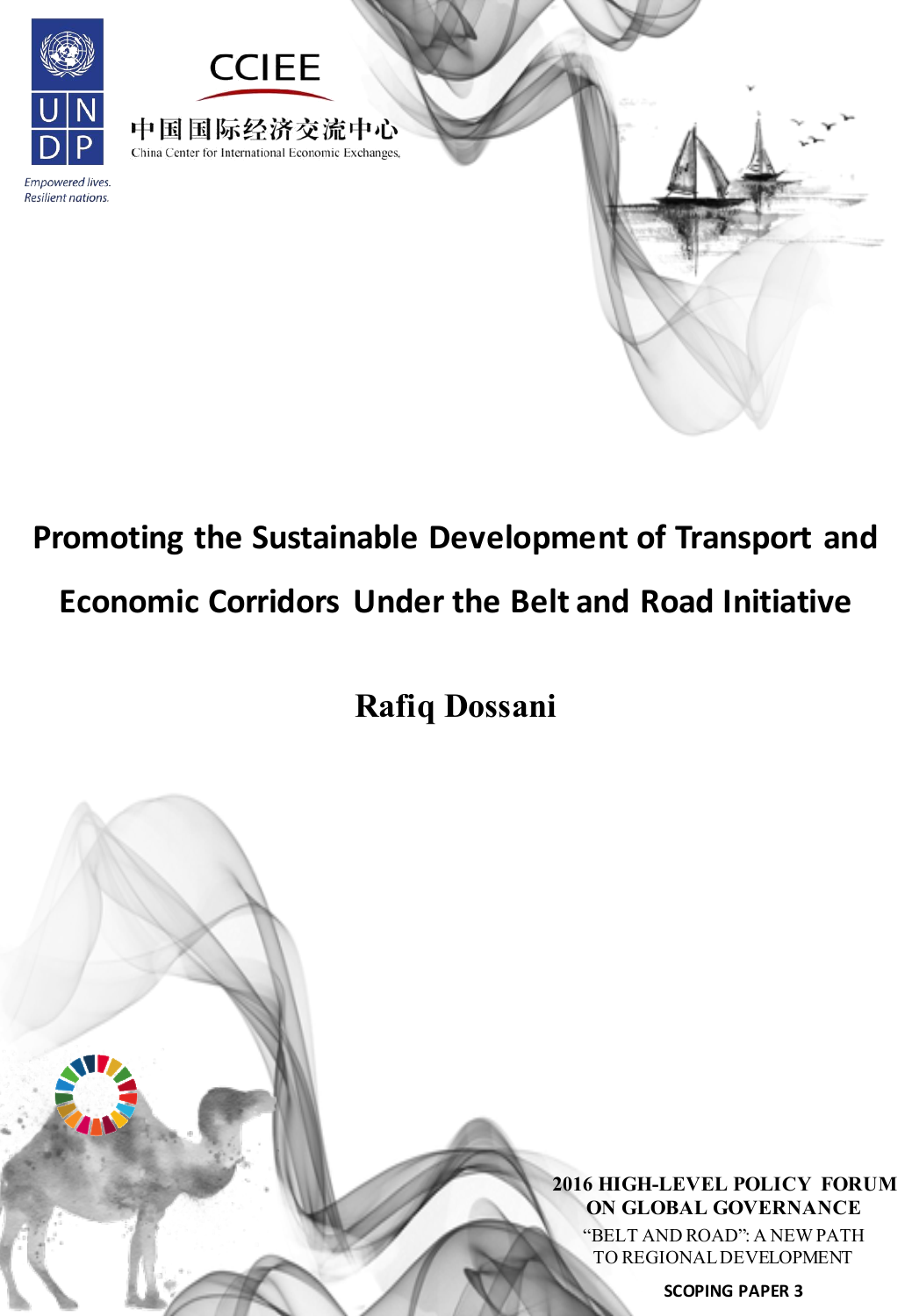# **Contents**

#### **Executive summary**

#### **Introduction**

#### **1. Connectivity and sustainability: identifying linkages**

Figure 1 - Four Phases of Corridor Development

**2. Assessing opportunities of transportation and economic corridors: from where can BRI countries learn?** 

**Section 2.1 - Transportation linkages: the Trans-European Transport Network (TEN-T)** 

**Section 2.2 - Economic Linkages: the Pearl River Delta economic and transport corridor** 

**Section 2.3 - Summarizing the Lessons Learned** 

**3. Evaluating the challenges to make corridors more sustainable and unleash development dividends** 

**Section 3.1 - Sustaining the economic gains of development – focusing on SMEs** 

**Section 3.2 - Sustaining the social gains of development – focus on the underprivileged** 

**Section 3.3 - Sustaining the environmental gains of development – focus on basic services** 

**Section 3.4 - Aligning economic, social and environmental gains** 

#### **4. Addressing Public Policy Challenges of Sustainable Development under BRI**

#### **5. Summary of Policy Priorities**

Table 1 - Summary of Policy Priorities

**6. Conclusion** 

**References** 

**List of acronyms**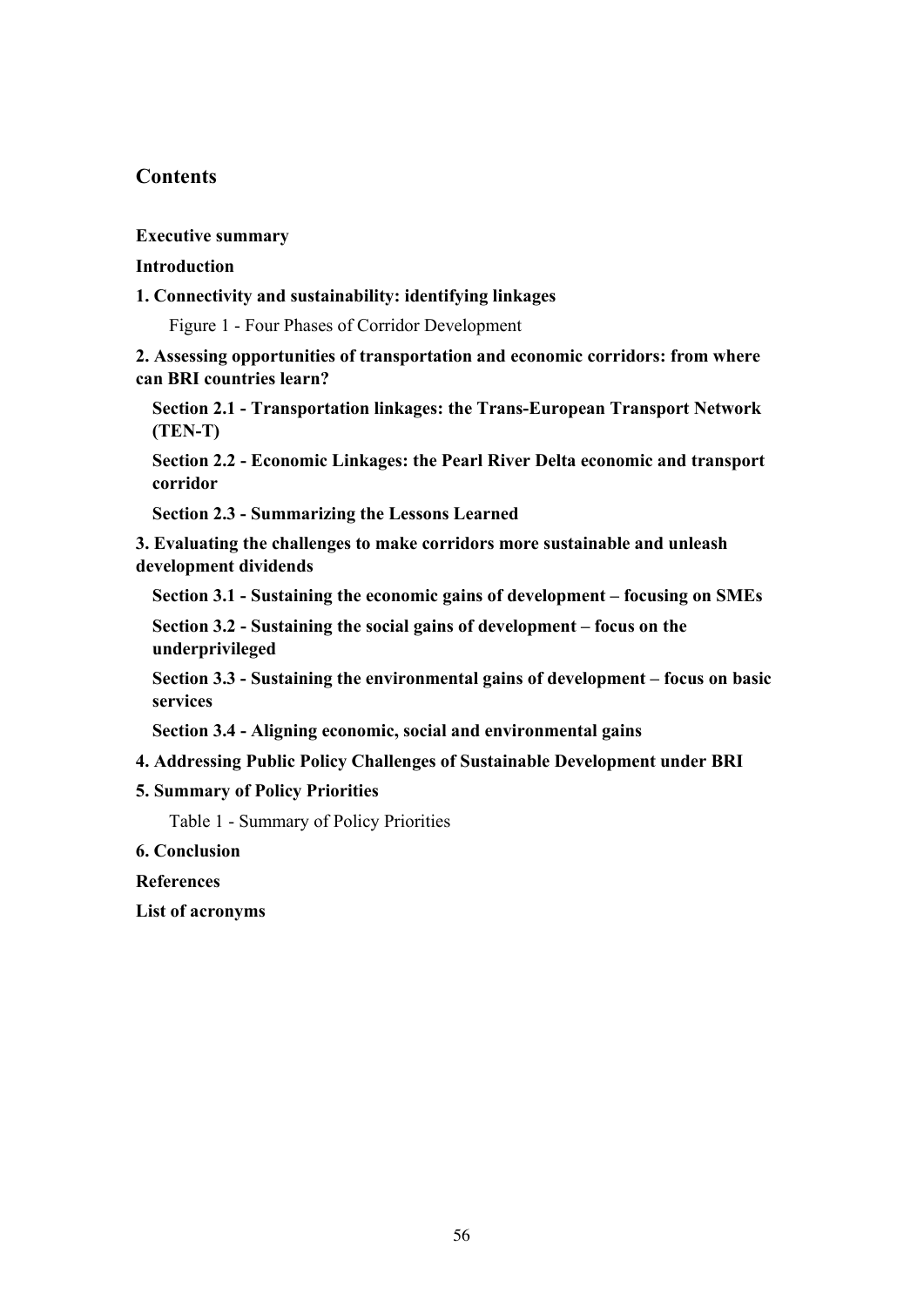# **Executive summary**

Developing transport corridors that deliver sustained economic, social and environmental benefits is a core goal of the Belt and Road Initiative. This paper examines the potential of transport corridors to deliver these benefits. It does so through two approaches. First, the paper examines previous experiences in the implementation of transportation infrastructure projects and economic corridors. Second, the paper reviews best practices in policy interventions for sustainable development and how these may be applied to corridor development. These approaches serve to illustrate learnings that will support the successful implementation of the BRI in the long-term, and draw lessons for useful and actionable policy recommendations for developing BRI corridors that achieve sustainable development.

We show in this paper that corridor developments historically began with transport linkages that were intended to facilitate development along intra-national routes. Later stages of corridor development focused both on complementary infrastructure (such as hinterland transport and economic development) and cross-border transport and economic integration. Once the physical infrastructure was established, a services infrastructure typically followed, enabling a deepening of economic development.

What economic corridors have historically achieved was determined by various factors, including their own geography, as well as policy interventions. Using examples from Europe and the Pearl River Delta, we show how the impact of corridors can be transformative for all the economies of the region, from the less to the more developed. The role of public policy emerges as crucial to capture economic benefits, especially with regard to facilitating the easy movement of goods and services with minimal distortions introduced by fiscal, regulatory and physical barriers. A focus on hinterland infrastructure also emerges as important.

We then turn to policy interventions for sustainable development. A key lesson from the case studies is the importance of focusing on three approaches: (1) SME support for economic development, (2) Pro-poor policies for human capital development, and (3) Environmentally friendly provision of basic services – water, sanitation, hygiene and electric power.

We argue that corridors can improve the provision of all three aspects noted above. For instance, proper infrastructure planning can help by locating large-scale manufacturing away from residential areas and thus help convert city occupations into SME-focused, high value-added services. Pro-poor policies include supporting affordable housing communities, and addressing education, health, and long-term financial risks faced by underprivileged populations in rural and urban areas. Corridors can help by improving access to health and education services both by reducing the cost of providing such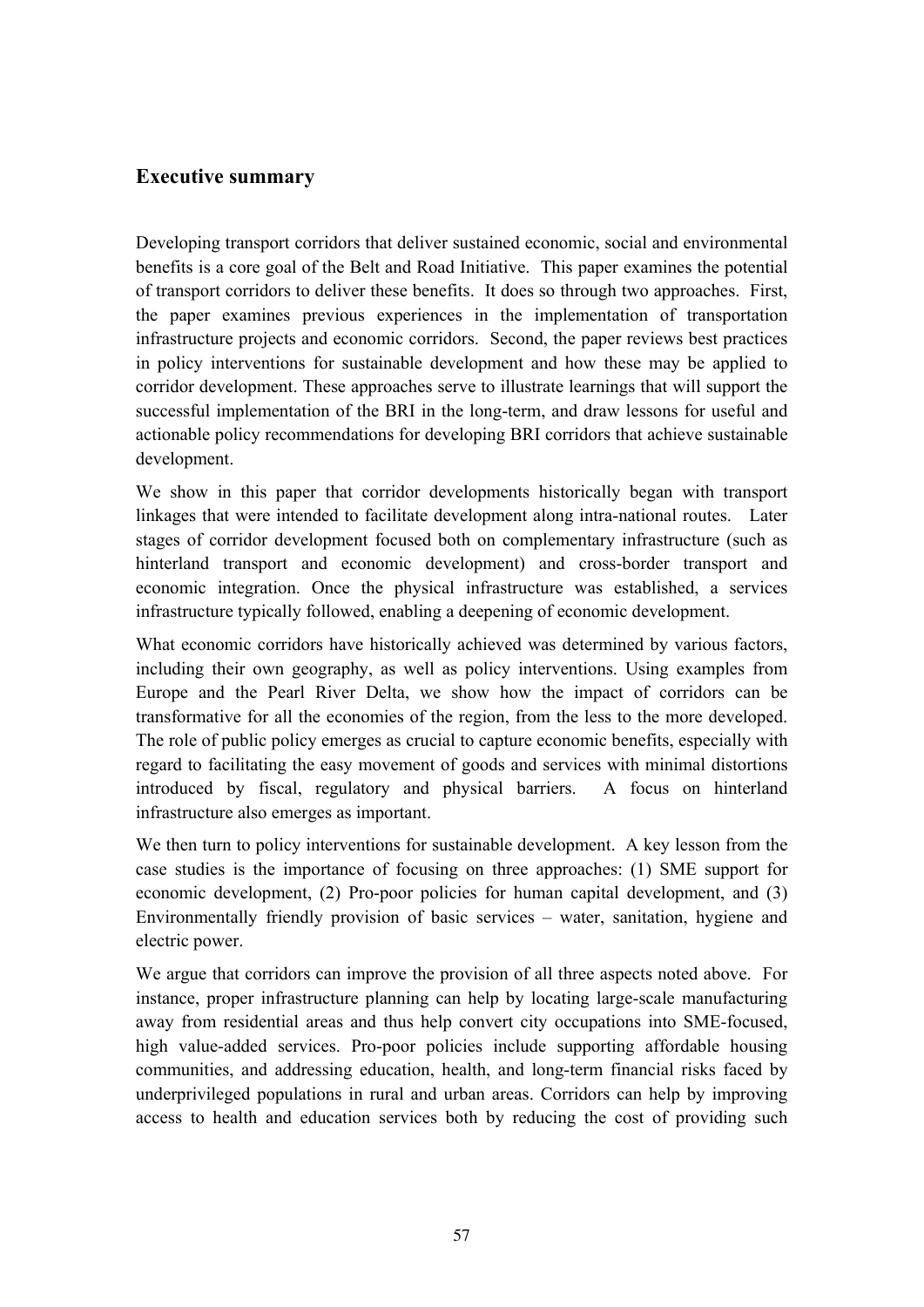services and enabling access to remote tertiary services, such as distant hospitals. Corridors expand markets and thus enable banks to pool underprivileged borrowers in order to economically provide financial risk management services. Third, the construction of a corridor offers opportunities to mitigate the environmental consequences of pollutant generating activities related to basic services. For instance, landfills can be located at appropriate distances from water sources and human habitation; waste collection becomes more economically viable, and can replace waste burning, especially in remote areas.

There appears to be no substitute for a strong governmental commitment to spending the necessary resources on these services and to support change with effective policy reforms. Some of these changes will require multilateral, intergovernmental commitments on broad areas such as property rights and environmental commitments, and some changes require regional and bilateral commitments, such as on trade facilitation. Other commitments are specific to national situations, such as pro-poor policies regarding route planning and access to health and education services, trade and banking processes, and environmental compliance mechanisms. The final section of our paper discusses these policy priorities at various levels.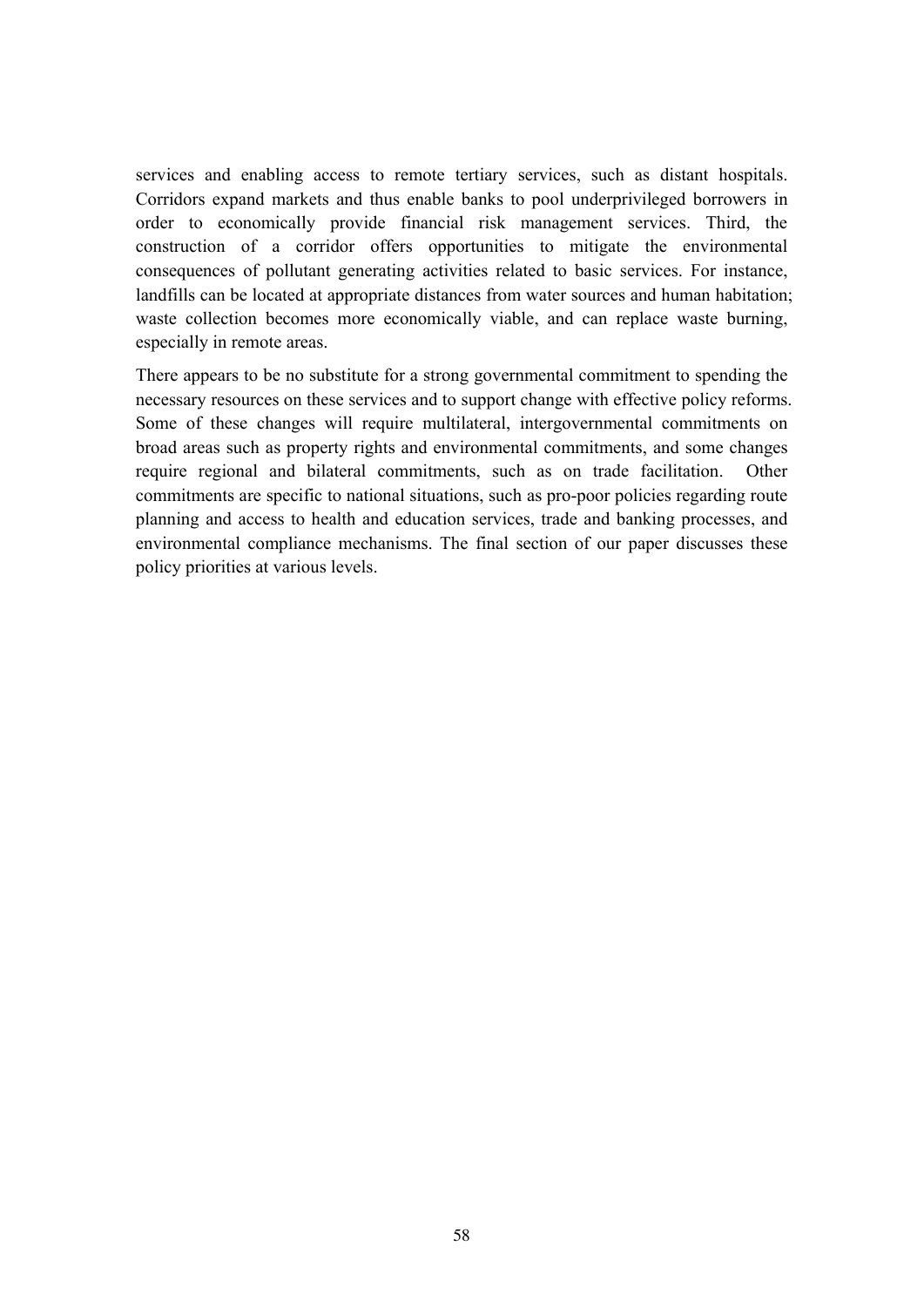# **Introduction**

Developing the transportation infrastructure across Asia, the Middle East, North Africa and Europe is at the core of the Belt and Road Initiative (BRI). BRI aims at "linking up unconnected road sections, removing transport bottlenecks, and improving road network connectivity." Also, it emphasizes "connectivity of customs clearance, reloading and multimodal transport between countries.... port infrastructure construction, ... smooth land-water transportation channels, ... port cooperation, ... information technology cooperation in maritime logistics, ... comprehensive civil aviation cooperation, and ... aviation infrastructure". (National Development and Reform Commission, 2015)

The corridors under BRI are intended to contribute positively to sustainable development.<sup>22</sup> By sustainable development is meant the inclusive, integrated and longterm social and economic progress of the impacted populations – through the work they do, the environment they live in, and their socio-economic status.

Many corridor initiatives have, in the past, brought economic development. However, the link between corridors and sustainable development has not to be taken for granted. To our knowledge, in modern times, there have been no corridor initiatives that enabled a rapid and sustained movement simultaneously in the economic, environmental and social dimensions of development. More typically, corridors raise incomes, but are accompanied by greater inequality, environmental degradation and higher economic vulnerability. To accomplish sustainable development, corridor initiatives will need to display a level of long-term thinking, creative design and multi-dimensional approaches to implementation that is likely unprecedented.(Berke, 2002)

Particular care will be needed for corridor initiatives that connect areas at different stages of development, since the potential for sacrificing sustainable development in return for rapid economic growth in the short-term can be high. In such cases, the economic, environmental and social aspects should be a primary focus, involving major efforts by governments, investors and various stakeholders from the earliest stages.

Considering the potential of BRI to contribute to global infrastructure development, previous experiences in the implementation of transportation infrastructure projects and economic corridors and an understanding of best practices in policy intervention may serve to illustrate learnings that will support the successful implementation of the BRI in the long-term. In this spirit, this paper will draw lessons in order to offer useful and actionable policy recommendations for developing BRI corridors that achieve sustainable development.

# **1. Connectivity and sustainability: identifying linkages**

Whereas economic corridors imply multiple dimensions of economic development, transport corridors are a primary area of focus in infrastructure development and trade

  $^{22}$  Source: http://www.worldbank.org/en/topic/sustainabledevelopment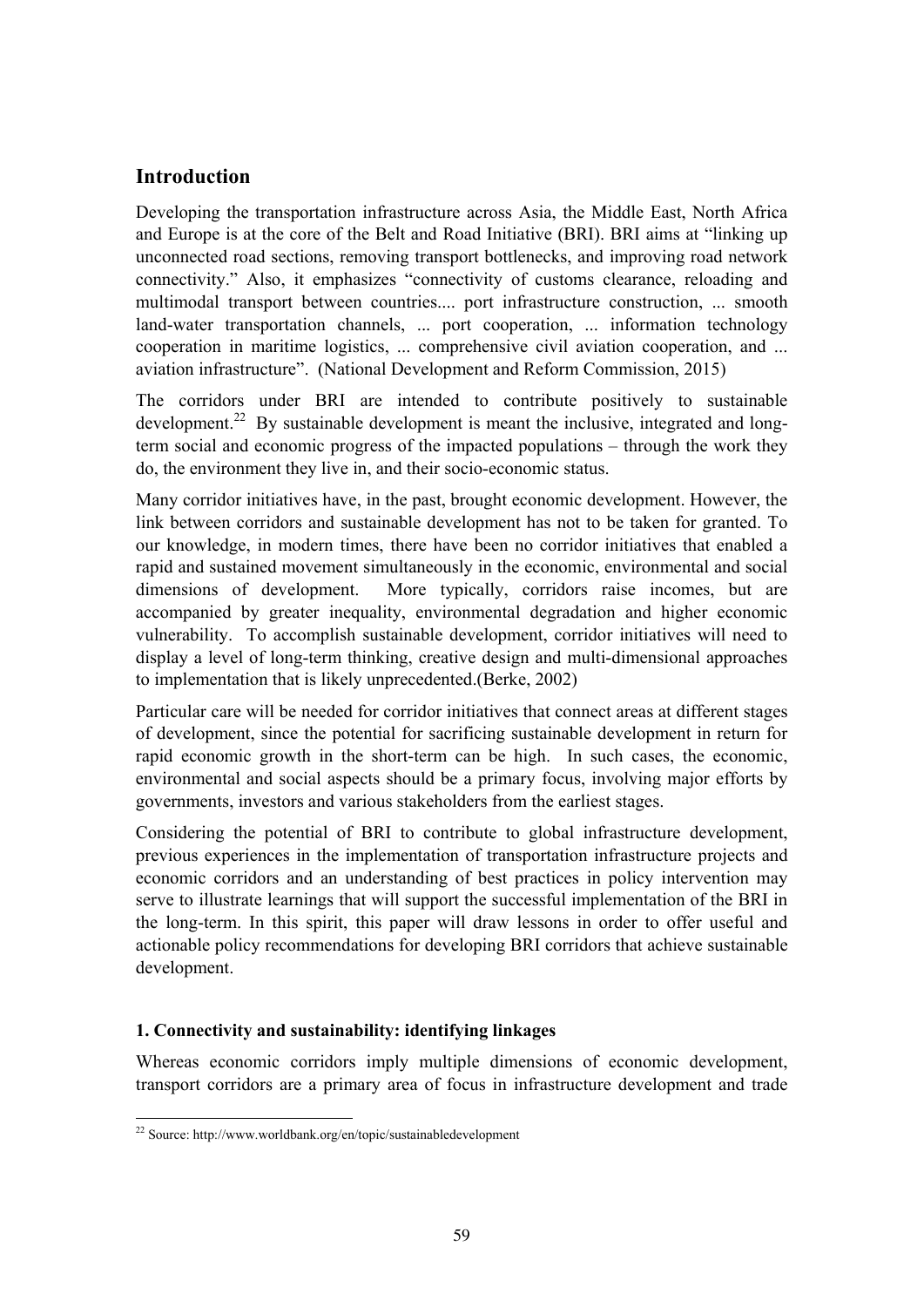facilitation strategies. (Adzibgey, Kmaka, & Mitiku, 2007) Arnold, Olivier, and Arvis (2005) define a corridor from a physical perspective as a 'transport corridor', i.e., a collection of routes constructed from the transport networks of adjoining countries and bounded by gateways. Corridors can at times be multi-modal and include multiple border crossings. 'Economic corridors' (Brunner, 2013) develop out of transport corridors, connecting economic agents along a defined geography, linking economic nodes or hubs, in which large amount of economic resources and actors are concentrated. By doing so, they link the supply and demand sides of markets.

Corridor development thus goes through multiple stages. The following diagram illustrates this. It is adapted from Srivastava (2011) and also referenced by De and Iyengar (2014).



#### **Figure 1 - Four Phases of Corridor Development**

In Figure 1, the vertical axis shows outcomes, which range from 'narrow', i.e., outcomes directly attributable to the physical infrastructure, to 'broad', i.e., outcomes that influence the area's economy. The horizontal axis differentiates national from regional outcomes. Phase I is a typical starting point for corridor development. It is an infrastructure intensive phase, marked by the development of intra-national transport corridors consisting typically of highways and rail links. Phases II and III may occur simultaneously, Phase II focusing on area development and minor road infrastructure,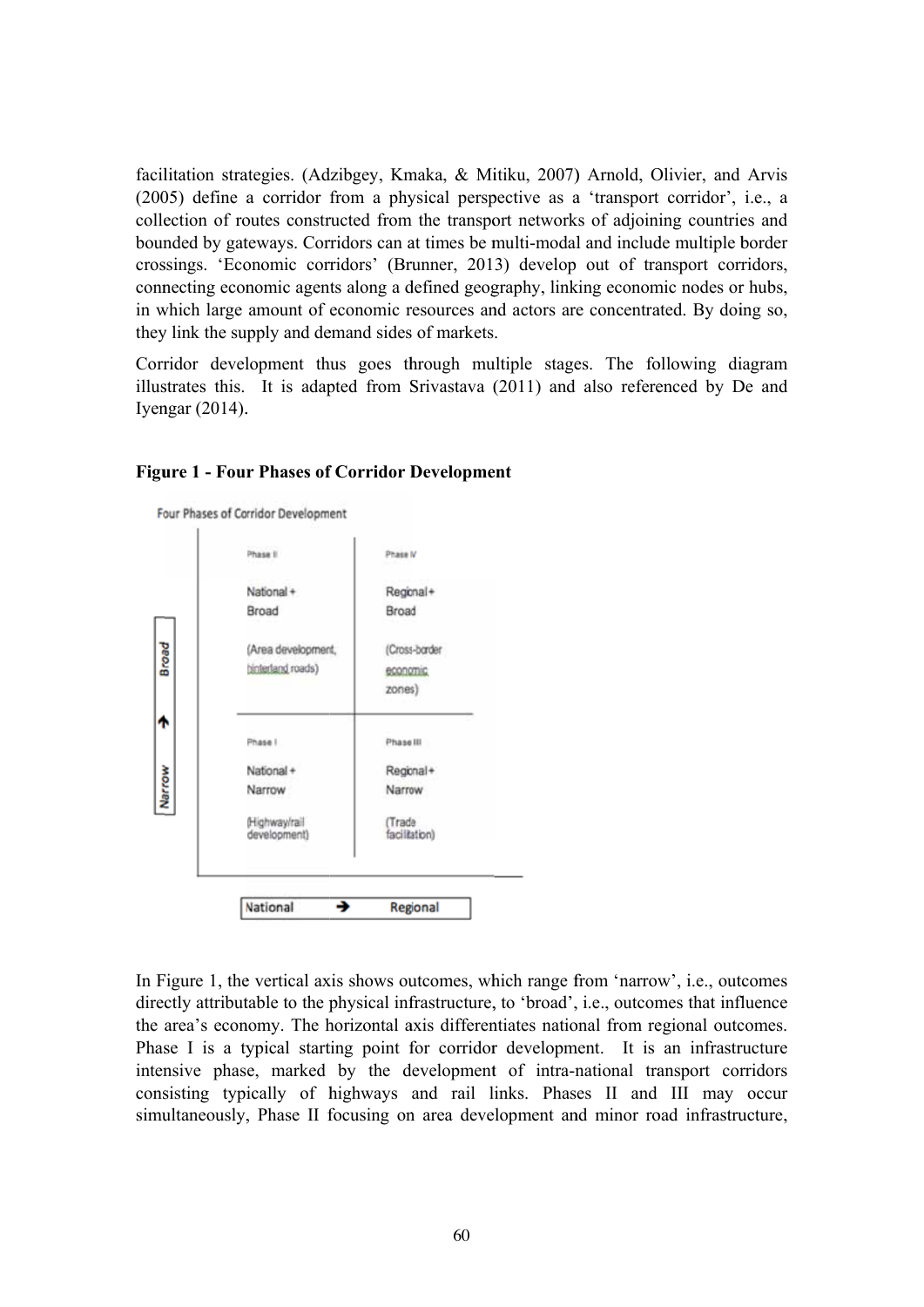and Phase III on cross-border trade facilitation (logistics, lowering tariff and non-tariff barriers, etc.). Phase IV focuses on cross-border development.

What economic corridors ultimately achieve is determined by various factors, including their own geography, i.e., their physical and socio-economic features. (Brunner, 2013) A corridor begins with physical connectivity as transport is enabled and other pieces of the physical infrastructure are added. With the growth of the corridor, a services infrastructure should follow. Connectivity in financial (e.g., services such as banking and insurance), social (e.g., human resources, institutional set-ups) and digital (e.g., information and communication technology) terms will need to be in place to ensure a complete transformation to an economic corridor.

While transport corridor planning can address some aspects of sustainable development, such as ensuring that hinterland roads address the needs of rural populations.<sup>23</sup> public policy is needed to address other key aspects as well. For instance, transport links should not only provide physical access to resources, but also enable producers, particularly SMEs, to take advantage of opportunities in domestic and foreign markets, leading to economies of scale and specialization. (Trace, Frielink, & Hew, 2009) In this way, people and goods can be moved more quickly at lower costs, thus facilitating economic interactions among agents based on their comparative advantage.

The sustainable development gains, however, can go far beyond economic benefits. In fact, economic corridor should support pro-poor growth. There is still much to be leveraged with enhanced connectivity, which opens up alternative and potentially more lucrative livelihood opportunities, and provides access to goods and services (e.g., electricity, energy, health, education) previously unavailable or too costly. (De & Iyengar, 2014) All of these have far-reaching consequences for public welfare, including poverty reduction and inclusive growth.

Development gains could also arise from aligning environmental sustainability to the initial planning and design of the corridors. Risk mitigation and reducing environmental and climate change impact from the beginning could contribute to significant reduction of greenhouse gas emission and air pollution, preserve landscapes, biodiversity, heritage, communities, and the built environment. Furthermore, they could also boost efficient and sustainable waste and water management while improving living conditions and mitigating climate change related risks. Furthermore, connecting green innovative logistics solutions, including information systems, collaborative models, and technology can contribute to long-term upgrading and development across regions.

In summary, the three pillars of economic, social and environmental benefits form the vital parts of what can be called as sustainable development gains. It should, however, be born in mind that sustainable development gains do not automatically ensue alongside corridor development. To give an example, not all segments of populations may be able to realize fully the benefits from corridor development, either because they are only

 <sup>23</sup> See: http://ecdpm.org/great-insights/territorial-development-2/corridors-as-industrial-policy-linking-people-policiesand-places/; For an interesting example, see: http://www.livingtransport.com/results.php?t=asset&search=269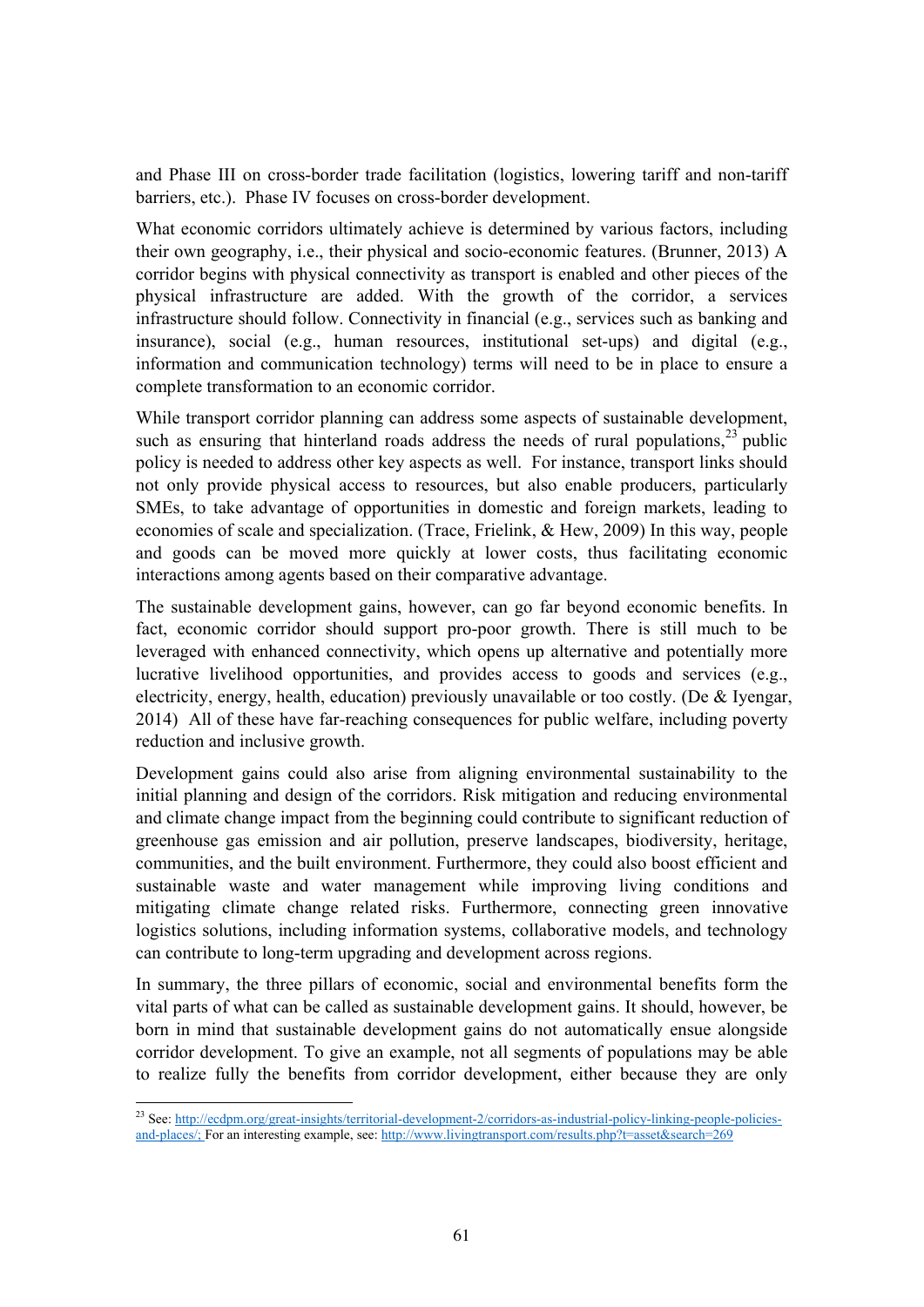partially connected or because individuals vary in their capacity to take advantage of new opportunities unraveled to them. Intentional interventions or, in other words, the strategic alignment between inclusive impacts and corridor design could help enhance developmental gains in a sustainable manner. This will require an understanding of the linkages between the pillars, the areas of opportunity, and the areas of policy intervention.

#### **2. Assessing opportunities of transportation and economic corridors: from where can BRI countries learn?**

In this section, we illustrate, through two case studies, first the benefits of transport corridors (as described in Phases I and III of Figure 1) in Section 2.1, and then the wider economic benefits of area and regional development as the corridor develops (Phases II and IV of Figure 1) in Section 2.2. We then draw lessons for sustainable development strategies (Section 2.3).

# **2.1 Transportation linkages: the Trans-European Transport Network (TEN-T)**

Transport corridors, as typically understood, consist of physical infrastructure such as fixed structures (roads, railway), networks (pipelines, communication lines) and nodes (terminals, seaports, airports), vehicles that navigate this physical infrastructure, and associated services that support and smooth such movement (for example, warehousing, insurance, logistics etc.). Such corridors are a means of moving people (for business and personal reasons) and goods/freight/services (raw, intermediate, final) from one location to another.

Scholars generally agree that good transportation infrastructure facilitates economic growth and development (Agénor, 2010; Barro, 1996; Janelle & Beuthe, 1997; Romp & De Haan, 2007), though the research on transportation as a stand-alone developmental factor is scarce. (Janelle & Beuthe, 1997) Among available estimates, in Peru, intercity highway upgrades increased the average annual rates of growth for exports (by 6%) and employment (by 5%). In China, connecting cities with railroads has moderately increased county-level GDP per capita. $^{24}$ 

The Trans-European Transport Network (TEN-T), initiated in 1990, illustrates the potential of a transport corridor. TEN-T includes road, rail, air, and water (both sea and inland waterway) transport networks. Along with telecommunications (eTEN) and energy (TEN-E) networks, TEN-T part of a broader Trans-European Network (TEN) system. TEN-T includes nine core transport corridors, with the North Sea-Mediterranean Corridor being the major one.<sup>25</sup> Within this last corridor, a high-speed train (HST) system

<sup>&</sup>lt;sup>24</sup> http://www.worldbank.org/en/topic/transport/brief/connections-note-24

 $25$  This corridor is the only one that connects Ireland and northern United Kingdom to mainland Europe, via Netherlands, Belgium and Luxembourg, and then goes farther to southern France and the Mediterranean Sea. The North Sea-Mediterranean Corridor also includes key European infrastructure such as the Channel Tunnel, three of Europe's top-five airports (London-Heathrow, Paris-Charles de Gaulle, and Amsterdam-Schiphol), and four of Europe's top-ten seaports (Rotterdam, Antwerp, Amsterdam, and Marseille).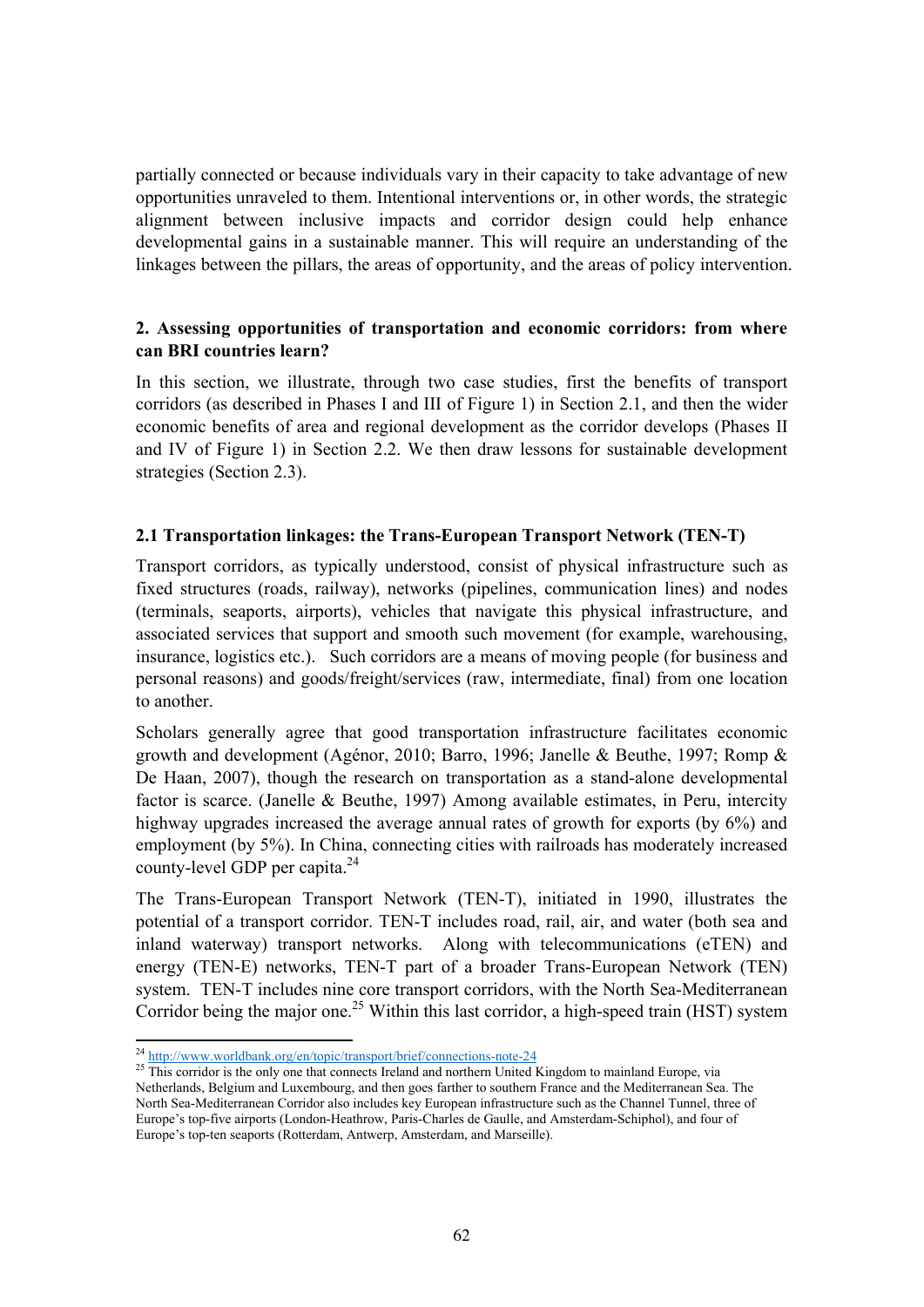has been built with Brussels as a hub located on the intersection of different transport nodes. (Albrechts & Coppens,  $2003$ )<sup>26</sup> The Eurostar HST was created, financed, and is now operated by a unified management company, with the main shareholders being the British, French and Belgian government railway companies.<sup>27</sup>

The main benefit of the North Sea-Mediterranean Corridor is the facilitation of passenger flows and freight movement.<sup>28</sup> The corridor experienced  $9\%$  growth in traffic (tonkilometers transported, across borders) and 12% growth in capacity (kilometers of paths, prearranged/timetable/bookings, across borders) since its completion in 2013 until the end of 2015. (RFC Northsea-Med, 2015) The use of HST means not only less air traffic but also less environmental pollution, as trains generate less carbon emissions than air transport. Consequently, the transport choice and optimal utilization of transport modes arises as a strategic response to mitigate the environmental impact of corridors.

Impact mitigation of greenhouse gases in corridors draws attention to the potential of `green corridors` as a means to deliver transport solutions more economically, socially and environmentally sustainable. Efficiency and optimization of mobility, higher safety, improved impact on the climate and the environment, and lower operational costs could make it a distinctive feature. At the same time, innovative logistics solutions, including information systems, collaborative models and technology could create significant spillover effects. (Kyster-Hansen, Thisgaard, Henriques, & Niss, 2011)

Since the North Sea-Mediterranean Corridor was completed only in 2013, a comprehensive impact evaluation is lacking. However, there exist some early indications that the corridor has transformed former depressed industrial areas along its route (for example, in its Brussels connection) to more vibrant communities where real estate developers actively seek new opportunities for office space and residential buildings that have also resulted in a surge of housing and rental prices in those areas. (Albrechts & Coppens, 2003)

<u> 1989 - Johann Stoff, amerikansk politiker (d. 1989)</u> http://ec.europa.eu/transport/themes/infrastructure/ten-t-guidelines/corridors/index\_en.htm;

http://ec.europa.eu/transport/themes/infrastructure/ten-t-guidelines/corridors/northsea-med\_en.htm; NSMED Core Network Corridor, Final Report 2014

<sup>&</sup>lt;sup>26</sup> The corridor consists of the north-south network from Amsterdam to Brussels and Paris (and farther to Marseille via French RER) and the east-west Eurostar train between London and Europe's mainland (Brussels, Paris, and Lille).<br><sup>27</sup> In 2015, Britain sold 40% of its shares to private investors http://www.eurostar.com/uk-en/about-eurosta

For example, the travel via Eurostar train from London to Paris takes about an hour less time than the air flight. In 2009 this HST had about 71 percent of the market for passenger trips between London and Paris or more than 8 million passengers per year (and 65 percent market share for the London-Brussels route), and its share was projected to grow. http://eurostar4agents.com/all-about-eurostar/why-travel-by-eurostar-to-paris; http://www.ft.com/cms/s/0/67ed5b0cbf1e-11dc-8c61-0000779fd2ac.html?nclick\_check=1#axzz4II2pOhH2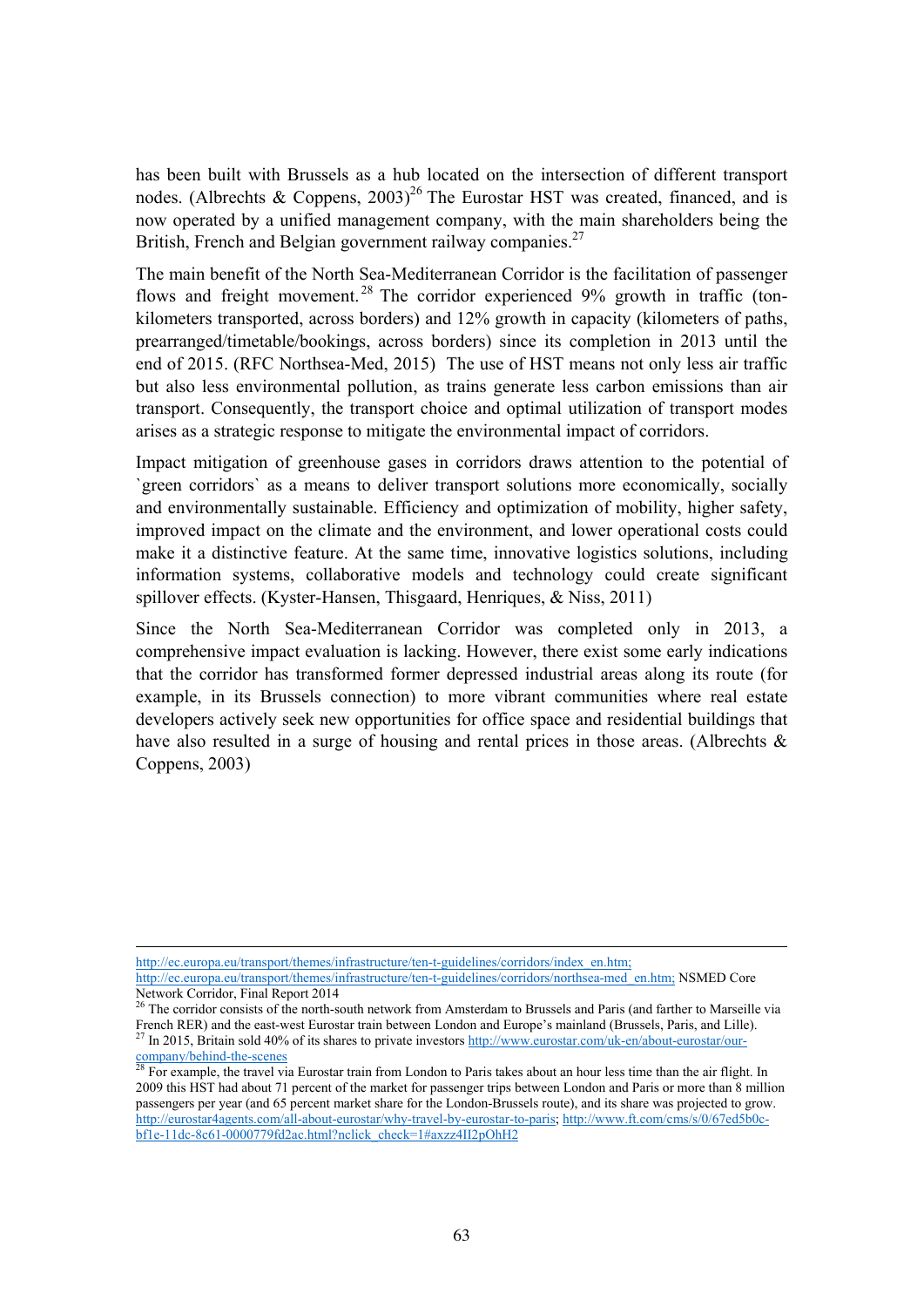# **BOX I. How TEN-T could apply to BRI**

TEN-T's example of multinational cooperation in building and operating the transport network across countries can serve as a model for BRI cross-border implementation. Potentially, the Trans-Siberian Railway (TSR) could become a major rail corridor of the BRI as it connects China's seacoasts and hinterland with Mongolia and major cities of Russia's Far East up to Moscow.<sup>29</sup> The route is almost 5 thousand miles long and takes six nights one way to complete under current infrastructure conditions (as compared to about 7 hours for a nonstop flight). With railway upgrades to Eurostar standards, the travel time can be reduced to a third of the current time, and the route can thus become more attractive for passengers and freight. $30$ 

A potential benefit of improved TSR could be illustrated by looking at two big cities along its far eastern route – China's capital, Beijing, and Mongolia's capital, Ulaanbaatar. Currently it takes about 28 hours by rail and about 2 hours by air to travel the 965 miles (1,553 kilometers) between the two cities. With the rail infrastructure upgrade to high-speed rail, the train travel time can be reduced to within10 hours.

Half of Mongolia's three million population lives in its Ulaanbaatar. Mongolia is a rich source of minerals, with mining of all kinds (copper, coal, gold, silver, uranium etc.) being its leading economic sector and located mostly along its southern border with China. China is Mongolia's main trade partner, importing more than 60 % of Mongolian mining exports and is Mongolia's largest source of imports, consisting largely of manufactured goods.

Beijing's transition to a post-industrial city with a sophisticated service sector (financial services, retail, wholesale trade, IT, and real estate) puts it in a position to consume an enhanced output of primary goods shipped from Ulaanbaatar.

Beijing can also provide the legal, financial and business infrastructure to support Ulaanbaatar's growth and transition from a commodities supplier to an industrial state, and introduce environmentally-friendly industrial practices. It can also stimulate infrastructural development into Mongolia's hinterland. The result of these investments would be to gradually integrate Mongolia into the supply-chain of manufacturing, of which China is the Asian hub.

# **2.2 Economic Linkages: the Pearl River Delta economic and transport corridor**

A key benefit of transport corridors is the integration of the economies of the regions that are linked by corridors (along the lines of Phase IV of Figure 1 above). Regional integration is known to stimulate merchandise trade due to the reduction of trade barriers between geographically proximate trading partners. In particular, regional integration offers the following benefits over and above the benefits available from reduction of

 $^{29}$  http://www.seat61.com/SilkRoute.htm#Ürümqi - Xian – Beijing

<sup>&</sup>lt;sup>30</sup> An alternative railroad from Beijing to Moscow goes through Kazakhstan (with connections to Kyrgyzstan and Tajikistan) but is less developed than the TSR and requires more investments and upgrades.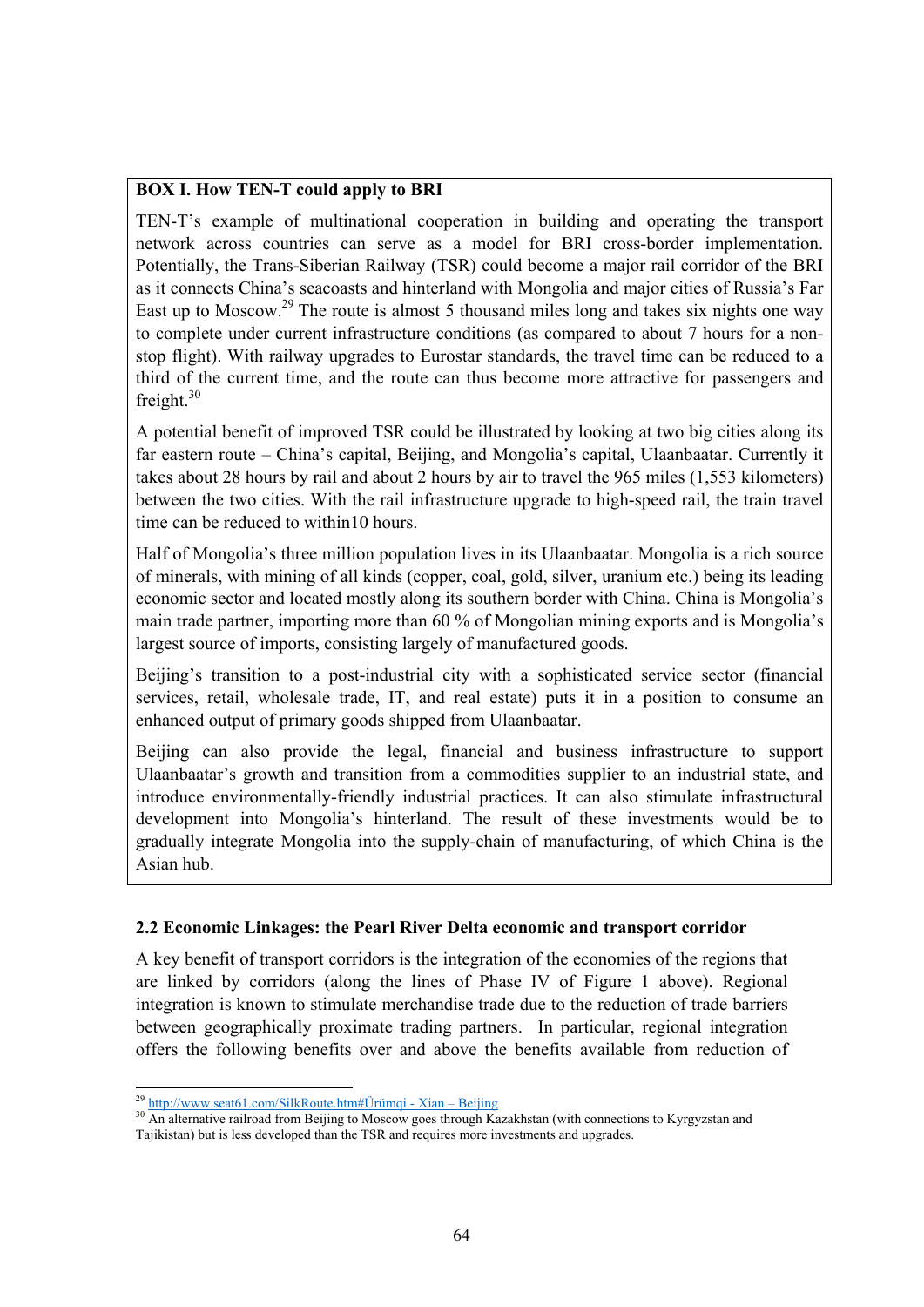trade barriers that apply to all trading partners, not just proximate ones: (1) The creation of supply-chains in which each location specializes in elements of a supply-chain, with the final product destined for remote locations. (2) Lower transport costs between locations, due to physical proximity, enables lower costs of accessing cross-border markets. (3) Newcomers to trade in merchandise can learn from the superior services offered by the more established trading economies, such as marketing, finance, business process management, manufacturing technologies, and other services. Such learning involves the transfer of tacit knowledge that is only possible if there is face-to-face interaction between the less-developed and more-developed locations along the corridor. Regional trade is often understood as being enabled by lower tariff barriers. However, non-tariff barriers, such as differences in inspection regimes and certifications, can also be significant. In many countries, non-tariff barriers have been observed to be costlier than tariff barriers.

A successful example of the development of economic corridors through the prior creation of transport corridors is to be found in the cities of the Pearl River Delta. Building on earlier established special economic zones, starting in the late 1980s, a transport corridor between Hong Kong, Macau and the major cities of Guangdong Province was developed, consisting of high-speed rail, expressway and sea links connecting all the major cities of the Pearl River Delta. The provincial government of Guangdong Province simultaneously began developing the hinterland infrastructure. The next step was a lowering of cross-border tariff and non-tariff barriers in the early 1990s. By the mid-1990s, the seamless movement of people across the region was enabled by lowering entry barriers. $31$ 

The benefits to Guangdong Province from the corridor were for the following reasons: (1) Hong Kong was already a developed economy with high levels of human capital and high standards of compliance and transparency in banking, business processes, and regulation at the time corridor development began. Removing the barriers to investment and people movement enabled Guangdong Province to rapidly move up the value-chain by learning from Hong Kong's business practices. (2) Hong Kong already had a developed banking and currency system which could be leveraged to provide capital for investment in Guangdong Province.

It needs to be emphasized that, just as Guangdong Province was transformed by the corridors of the Pearl River Delta, so were Hong Kong and Macau. Hong Kong's traditional industry of light manufacturing up to the 1980 changed to providing business services to support industrial activity in Guangdong Province. Initially focusing on reexports, Hong Kong adapted to the growth of port infrastructure in Guangdong Province, moving to offshore trade and finance, and air cargo services.

An important reason why the transport corridors of Europe and the Pearl River Delta region were able to improve sustainably was that even the poorer areas within the region

  $31$  All four modes of services envisaged under the World Trade Organization – cross-border trade, consumption abroad, commercial presence and presence of natural persons, were enabled by these transport corridors.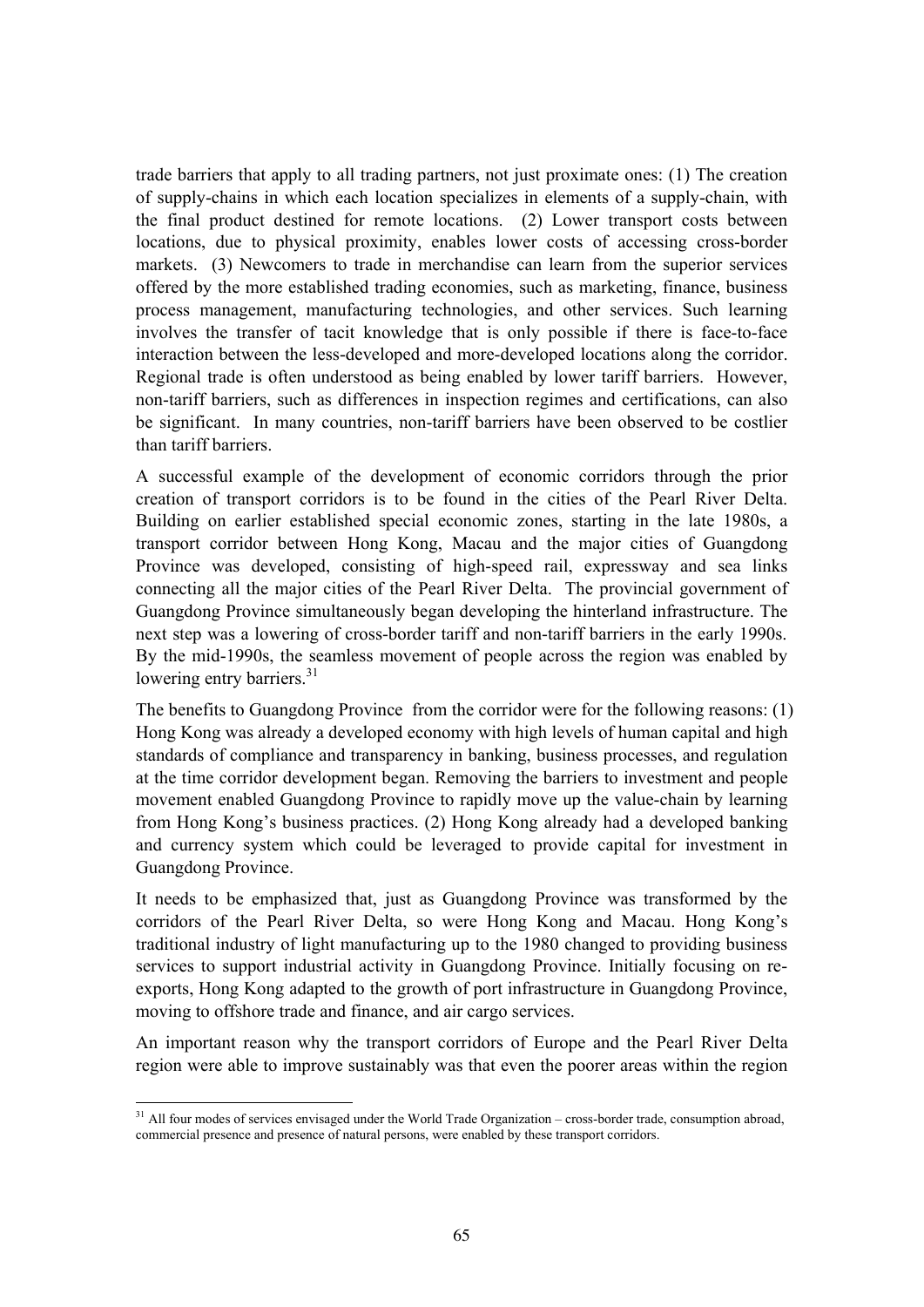were already endowed with a high stock of human capital, were spatially cohesive, and had strong rules regarding property rights and compliance when they entered into collaboration with the wealthier areas for corridor development.

The Pearl River Delta region economic corridor also faces challenges that arose from regional integration. For instance, the cities of Guangdong Province adopted the business standards and regulations of Hong Kong and Macau, to the extent possible. Where these were of high quality, such as in banking and business process management, there were great benefits. However, where there were weaknesses in the standards of Hong Kong and Macau, such as in environmental protection, these weaknesses were also 'imported' into Guangdong Province.

#### **2.3 Summarizing the Lessons Learned**

The European experience with visualizing, designing and financing the TEN-T corridor provides a constructive basis from which to examine how transport corridors under BRI should be designed. It shows that investing in adequate physical infrastructure is a key starting point, as was shown earlier in Phase I of Figure 1. Since, at present, many commodity chains are international, i.e., they include multiple movements and transactions across national borders before the product reaches the final consumer, reducing time on freight transport routes across different countries and regions reduces total costs. (Rodrigue, Comtois, & Slack, 2013) Particular attention needs to be paid to reducing non-tariff barriers, in addition to tariff barriers. Moreover, the 'logistic hubs' that combine inland ports, train terminals and warehousing are key for saving resources and facilitating multimodal transportation utilization.

In addition to physical infrastructure to permit the physical movement of goods along transport corridors, attention must be paid to the flow of people. This is often an issue, including in such success cases as TEN-T. The major issues are gaps in transportation nodes (or hardship in their accessibility), especially for continuous rail and/or inland waterway services, and differences in transport and traffic standards across borders (e.g. train length regulations). Also, as economic and business activities tend to cluster along the transport corridor (which is linked to more economic growth but also to more congestion and pollution), it is important to encourage hinterland networks from the corridor. Yet another challenge is to expand the potential of these hinterland multimodal networks via public-private partnerships rather than using only public funds. The case of the Pearl River Delta showed how attention paid to the movement of people enabled the development of an economic corridor.

BRI promises faster and cheaper access to destinations, broader distribution systems of goods, services and ideas, and less clustering. But in order to succeed in its goals, BRI participants will need to extensively communicate, coordinate their transport infrastructure development efforts, work on removing institutional barriers, upgrade old and build new joint international networks. BRI would also require substantial financial investments and a high degree of cooperation between all parties.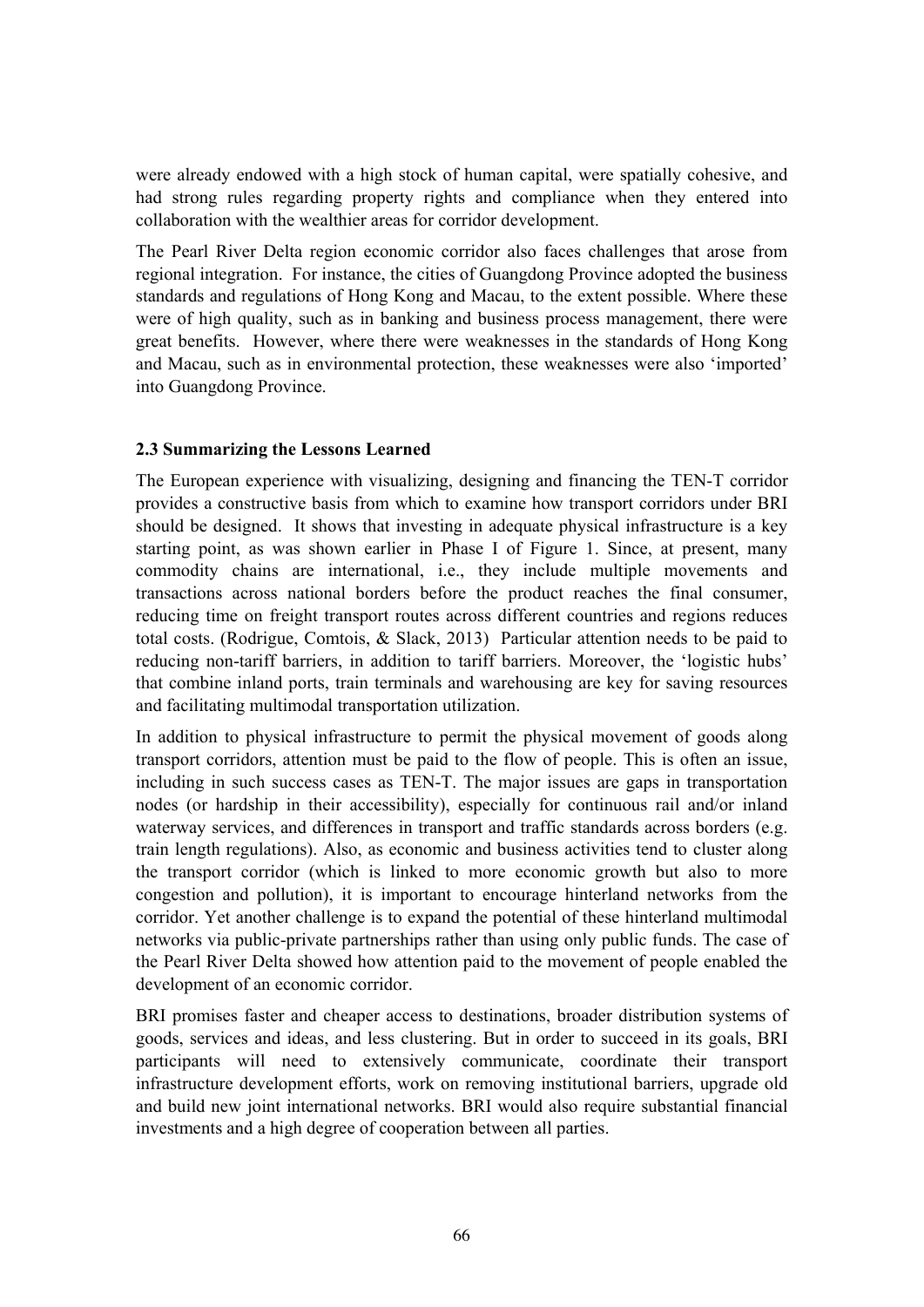Many of the BRI countries are currently starved of investment due to their low levels of economic development, in turn due to low investment. Regional integration can also be a way to incentivize capital-rich states to invest in capital-poor states.<sup>32</sup> This requires enabling regulations, compatible business processes, and financial access. For instance, regulations on property rights will be an important determinant of whether overseas investors will be willing to risk investing capital in a country.

However, as noted earlier, in both Europe and the Pearl River Delta, even the poorer areas within the region were already endowed with a high stock of human capital, were spatially cohesive, and observed property rights and related rules at the time that they entered into collaboration with the wealthier areas for corridor development. This is unlike the situation in the BRI countries, where poorer countries suffer from low levels of internal economic integration, compliance, and human capital. Merely investing in physical infrastructure and facilitating the movement of people and services in addition to goods may not overcome these inadequacies.

Further, proper sequencing of reforms will be needed. For instance, tariff and non-tariff barrier reductions should be in place by the time transport corridors are built in order to encourage economic development that is based on regional comparative advantage rather than on intra-national comparative advantage. We turn to the challenges in the next section.

# **3. Evaluating the challenges to make corridors more sustainable and unleash development dividends**

As the literature has noted, the economic benefits of a corridor encompass the following: (1) reducing transport and production costs, (2) creating jobs, (3) expanding productive capacity, (4) improving access to markets, and (5) reducing prices of final goods and services. (Gekara & Chhetri, 2013; Holl, 2004)

How may these gains be incorporated into a sustainable development strategy? In the earlier section, we concluded with a number of challenges to attain sustainable development. In this section, we evaluate key examples of the economic, social and environmental challenges. In presenting separate analyses, we are aware that these are often linked – for instance, the poor often bear the brunt of an unclean environment, and poverty may create environmental challenges. (Reardon & Vosti, 1995) We shall bring these analyses together at the end of this section.

# **3.1 Sustaining the economic gains of development – focusing on SMEs**

SME development is viewed as a key component of economic sustainability. In most countries around the world, SMEs employ over half the workforce. Many places have

 <sup>32</sup> https://www.ft.com/content/80c6e51a-4ccf-11e6-88c5-db83e98a590a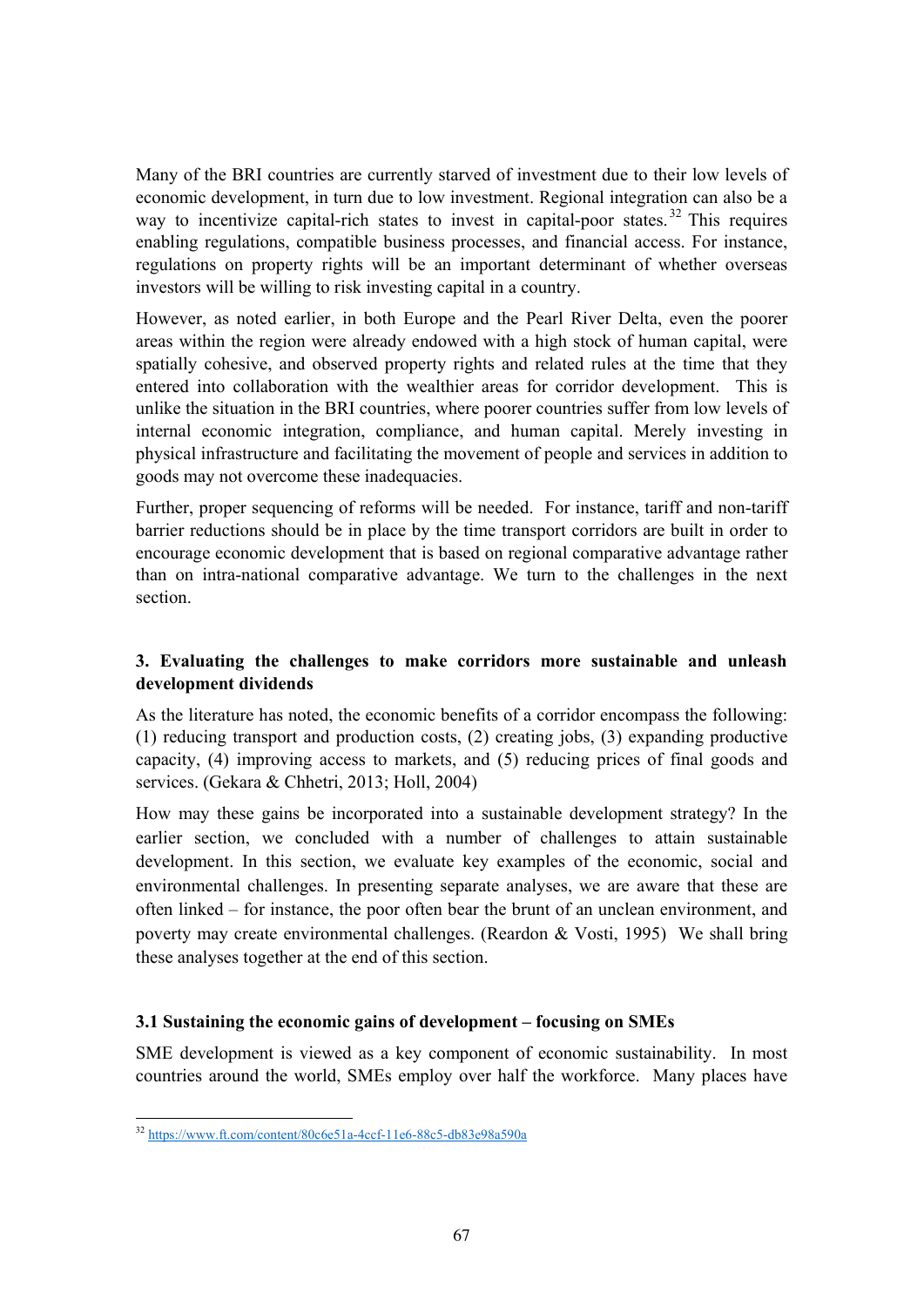been transformed due to the development of their SME sector. Examples includes Italy, Germany and the Scandinavian countries among many others in Europe, while in Asia, the outstanding examples of SME-led growth include China, Singapore, and Sri Lanka. Yet, in many poor countries in the BRI region, SMEs are not the engines of innovation, employment and growth that they should be. Instead, largely due to inadequate human capital, poor access to finance, and overcomplicated tax systems, SMEs in such countries tend to put out low-end services and goods.

As global value chains (GVCs) managed by multinational corporations dominate the world trade system, there are opportunities for SMEs in the BRI countries to become part of this global system. (World Economic Forum, 2012) In GVCs, SMEs usually play the role of subcontractors or suppliers of intermediate goods. (Asian Development Bank, 2015; Zhang, May 2014) However, to succeed and be integrated, SMEs should be competitive and connected to the markets. An Asian Development Bank survey of SMEs in four Asian countries (Kazakhstan, Papua New Guinea, the Philippines, and Sri Lanka) found that product quality, skilled labor and strong customer relations are the most important for SMEs' successful integration into the GVCs. Access to finance and investments are also vital. (Asian Development Bank, 2015)

To attain sustainability of SMEs, industrial clusters around transport corridors should contain a mix of large firms and SMEs. The former's contribution to sustainability is through GVC management and ensuring compliance within the cluster of high standards of business process management, including, crucially, environmental standards. The role of the SMEs is to focus on skills and innovation. The relevant skills include both technical skills and business management skills. The second lesson is that policymakers play an important role. First, policymakers should institute high standards of compliance with regard to property rights, including assets, intellectual property, wages and environmental standards. Second, to support skills development and innovation within SMEs, the state should invest in vocational skills training. Third, to encourage SME formation, policymakers should focus on increasing the ease of doing business by SMEs through rules that reduce the cost of new business formation and closure, contract enforcement and related rules. Many of the BRI countries offer formidable challenges to new business formation that should receive policymaker attention.<sup>33</sup>

# **3.2 Sustaining the social gains of development – focus on the underprivileged**

Improving physical connectivity has been shown to increase agricultural productivity by reducing travel time to agricultural markets, inducing farmers to adopt modern farming techniques and favor cash crops, and raising market participation. Improving road quality has also been shown to induce migration of labor from agriculture to manufacturing. (Ostrom, Schroeder, & Wynne, 1993; Shenggen & Zhang, 2004) The improvement of

 33 http://www.doingbusiness.org/rankings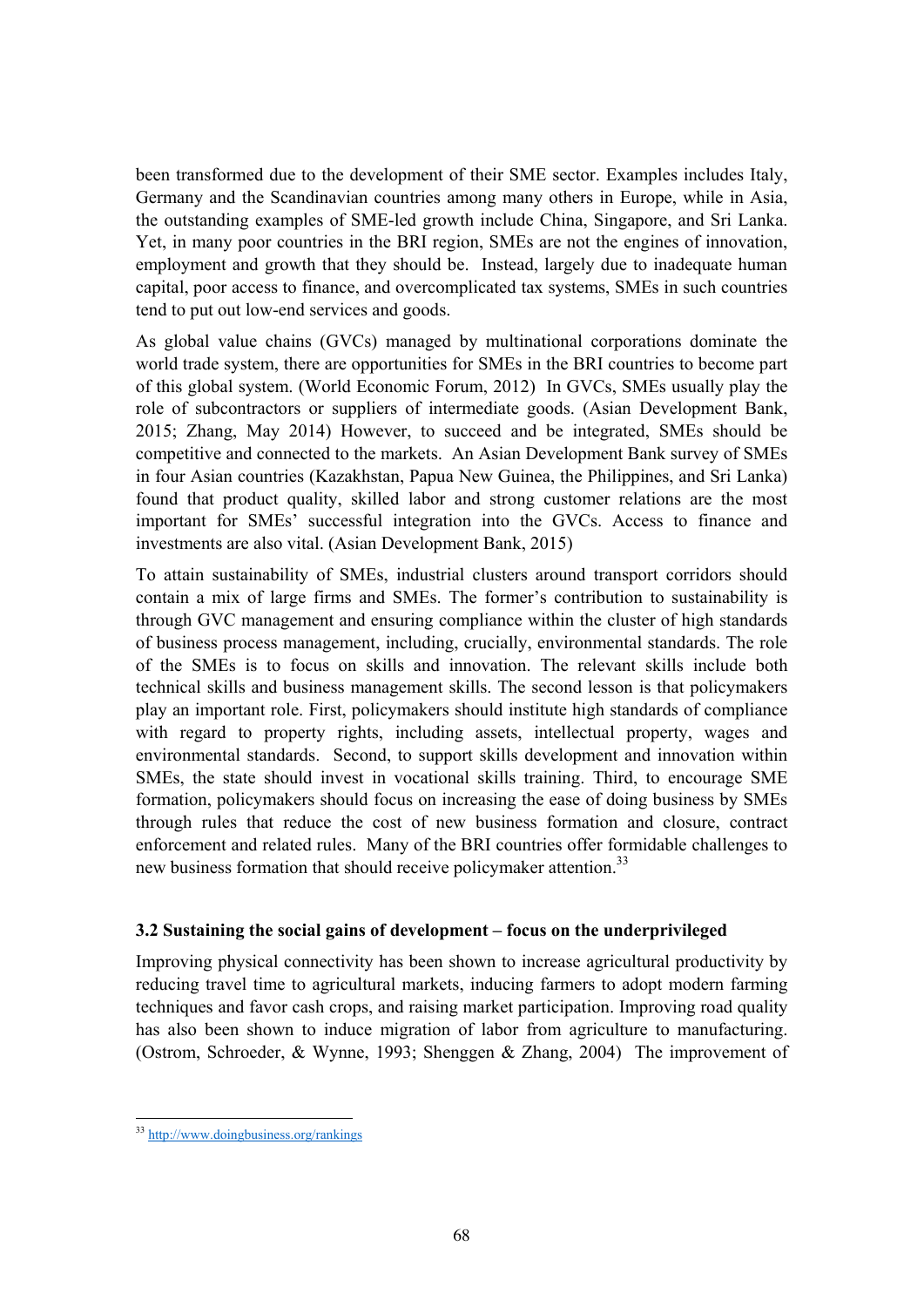connectivity should be supported by policies to favor farmers to create cooperatives and insurance systems that can enhance welfare by insuring farmers against bad weather.

We argued, in Section 2, that one of the key strategies at the heart of BRI's corridor initiatives should be the intergenerational sustainability of human capital across the region's geography, i.e., that the key benefit of the corridor should be a multi-generational upward shift in the productivity of persons in the impacted regions. The most relevant indicators of quality of life must be addressed, including education, health, and long-term financial risk of the underprivileged populations in rural and urban areas.

Adequacies of health and education services are common public challenges in poor countries. There appears to be no substitute for a strong governmental commitment to spending the necessary resources on these services.<sup>34</sup> However, ensuring that the poor derive benefits from public spending on health and education is no easy task. (Castro-Leal, Dayton, Demery, & Mehra, 1999) Corridors can help by improving access to health and education services both by reducing the cost of providing such services and enabling access to remote tertiary services, such as distant hospitals. (De & Iyengar, 2014; Hayami & Ruttan, 1971)

An aspect that usually needs urgent attention is addressing long-term financial risks faced by the poor. The poor need financial capital for basic housing, children's education and a variety of other needs. The assets of the poor lie primarily in their human capital, which is rarely considered bankable. (Narayan, Chambers, Shah, & Petesch, 2000) Addressing this issue is possible through policies that recognize human capital as a bankable asset, such as through housing finance programs that link repayments to earnings. (Mehta & Mehta, 1991) Corridors expand markets and may thus enable banks to pool underprivileged borrowers in order to economically provide financial risk management services.

In the absence of pro-poor policies, disparities and social vulnerability may be augmented by corridors. For instance, when corridors connect commodity producing regions with consuming regions, even sustained demand for primary goods from the supply location may not lead to large improvements in the quality of life for the latter. Instead, the supply centers may remain dominated by low-end production while its residents remain poor and subject to large variations in income as commodity prices vary. Moreover, rapid degradation of land due to overfarming and overmining, transfer of land ownership to large, corporate interests, and inadequacy of basic human services may result, creating challenges for the environment and equality. Further, if investment in health and education in rural and urban areas is inadequate, the long-term gains of development may be compromised. The residents' only path to sustainable development may then be through migration along the corridor to the urban area, which would have other costs in the form of overcrowded

 <sup>34</sup> Studies have shown that the social benefits of higher education include lower public health costs (due to improved health literacy and better personal health habits ), longer life (an additional 4.5 years in the United States for those completing a bachelor's degree), lower public incarceration costs, and greater contributions to productivity. See: https://www.tiaainstitute.org/public/pdf/institute/research/advancing\_higher\_education/ahe\_privatesocial0310c.pdf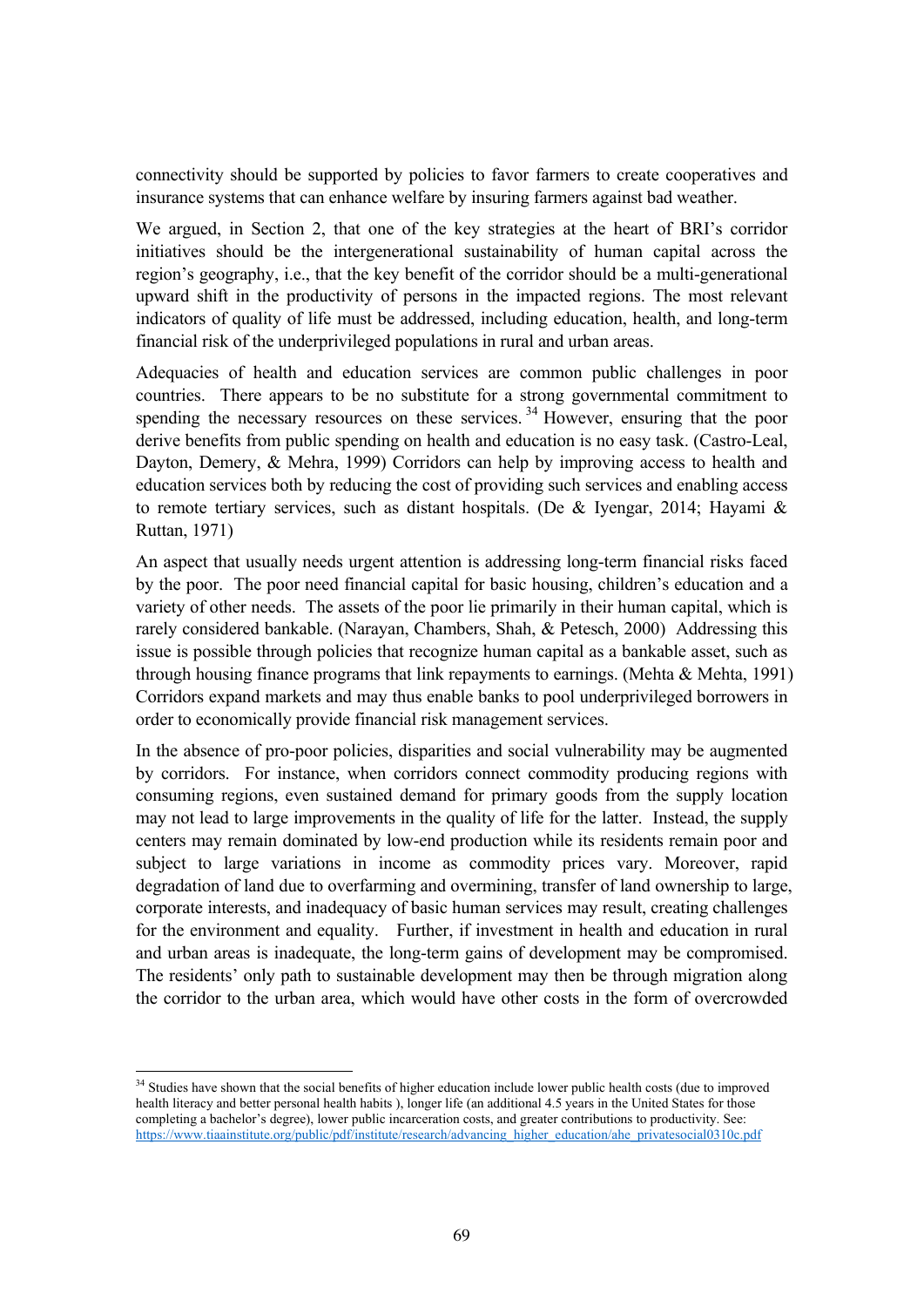cities and lack of social cohesion. (Banister & Berechman, 2001; Demurger, 2001; Gakenheimer, 1999; Mu & Van de Walle,  $2007$ <sup>35</sup>

#### **3.3 - Sustaining the environmental gains of development – focus on basic services**

The inadequacy of "basic services", i.e, water, sanitation, hygiene, and electric power, is a common problem in poor countries and is a particular challenge for the poor. It also greatly influences the quality of the environment in which the poor live, with effects on productivity and health.<sup>36</sup>

For many poor countries reliant on the primary sector, city life means low-end housing, education and healthcare, and a polluted urban environment as a result of inadequate access to clean water and sanitation, inefficient waste burning, etc. Without addressing these issues, the development of transport corridors with the accompanying growth of manufacturing industry can degrade the environment by adding to the existing sources of pollution. Sustainable corridor development implies sensible planning of infrastructure that focuses on converting city occupations into high value-added services and locating manufacturing away from residential areas.

As with the provision of education and healthcare, provision of basic services requires a strong public commitment. The construction of a corridor offers opportunities to mitigate the environmental consequences of pollutant generating activities related to basic services. For instance, landfills can be located at appropriate distances from water sources and human habitation, and waste collection becomes more economically viable and can replace waste-burning, especially in remote areas.

# **3.4 - Aligning economic, social and environmental gains**

Aligning the three pillars of sustainable development as part of a corridor strategy offers the opportunity to economically address several hitherto intractable problems. Consider the problem of unregulated waste burning. Research shows that 41 percent of the world's total waste is disposed through unregulated burning, with major effects on health. (Wiedinmyer, Yokelson, & Gullett, 2014) This problem is intrinsically linked to poverty: poor countries cannot afford the facilities for proper waste disposal. Yet, some poor countries are finding innovative solutions. For instance, privatizing the disposal of waste has been found to reduce costs while improving efficiency, although, in the absence of strong compliance systems, the benefits are fewer. (Bel & Warner, 2008) Developing solutions around corridors, where the solutions can include optimizing landfill locations, providing services through collaborations of cities along a corridor, and applying best

 <sup>35</sup> In rural Nepal, for example, easier access to roads appears to have benefited poor households but did not reduce income inequality. In rural Bangladesh, middle-income households rather than the poorest households benefited the most from investments in roads. On the other hand, pro-poor policies can help. For instance, transport improvements in Vietnam and Madagascar reduced inequality.

<sup>36</sup> https://www.theguardian.com/environment/2016/feb/12/air-pollution-deaths-india-china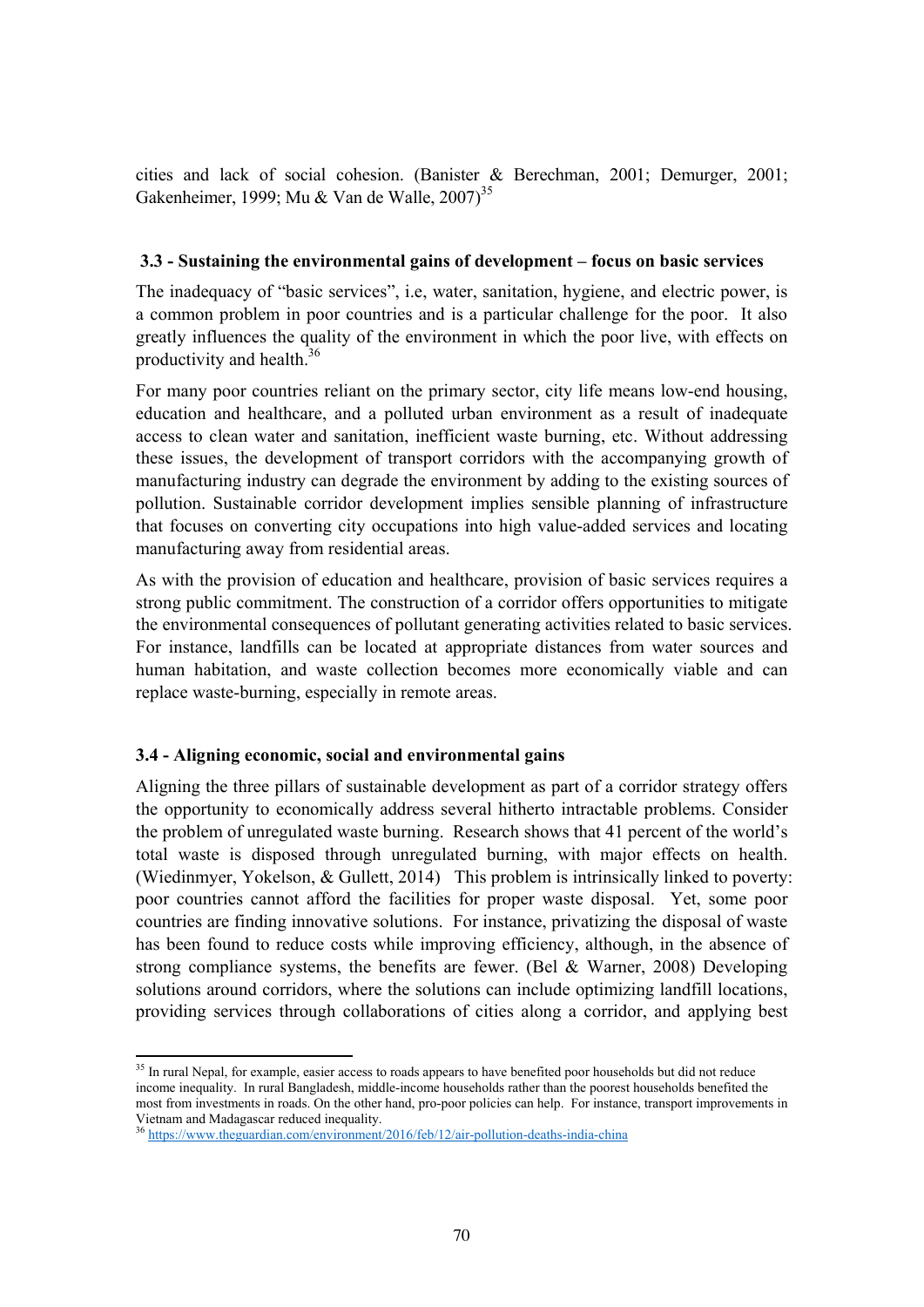practice regulations developed in more advanced locations along the corridor can lead to outcomes that enhance all the three pillars of sustainable development.

A second example: Tajikistan is a poor, landlocked, largely rural, and natural-disasterprone country, with immense water resources. Through upgraded pipelines, roads and investment in hydroelectric generation, its hydroelectric potential can be realized through an economic corridor with China and other countries in the region. However, to make Tajikistan's development sustainable, policies should address economic, social and environmental issues. These include addressing disaster resilience, improving workforce skills, and improving connectivity between rural locations. By focusing on these aspects, a transport corridor can greatly improve the social and economic conditions of Tajikistan's population.

As these two examples show, corridor development and sustainable development can offer synergistic benefits if policy is aligned around the three pillars of economic, social and environmental progress.

# **4. Addressing Public Policy Challenges of Sustainable Development under BRI**

In this section, we discuss a number of public policy challenges to sustainable development. These include identifying public goods for investment, regulation, and the role of the public sector as an investor.

To achieve sustainable outcomes, policymakers will need to think of FDI in public goods in a different way than has been done so far. The public goods suitable for BRI investment include, at least, physical infrastructure such as railroads and pollution controlling equipment. These are public goods in that they would likely not be financed by private sources of capital because the rate of private return may be below the cost of capital, even while the social rate of return may be high enough to justify the investment. FDI fills the gap between host country capacity and the capital needed.

In the BRI countries, public goods suitable for FDI should also include, under an expanded definition, investments in human capital improving services, such as health, formal education and workforce training. We have argued above that these are services that ensure that the gains to corridor development become sustainable. Yet, these are services that would be provided in sub-optimal amounts and quality levels if left to private capital, since the private rate of return, though positive, is likely to be below the cost of capital for high quality services, but above the cost of capital for low quality services.

The regulation of BRI investment will require addressing cross-border issues, such as differences in compliance standards, and dispute resolution mechanisms. For instance, a power plant will be more viable if the power is used to generate high value-added goods and services. In countries with weak enforcement standards, power produced may be stolen or used for low-end services. In several countries, the power distribution companies have not honored power purchase agreements with private IPPs due to the inability of government to ensure compliance with those agreements. The contrasting situation that of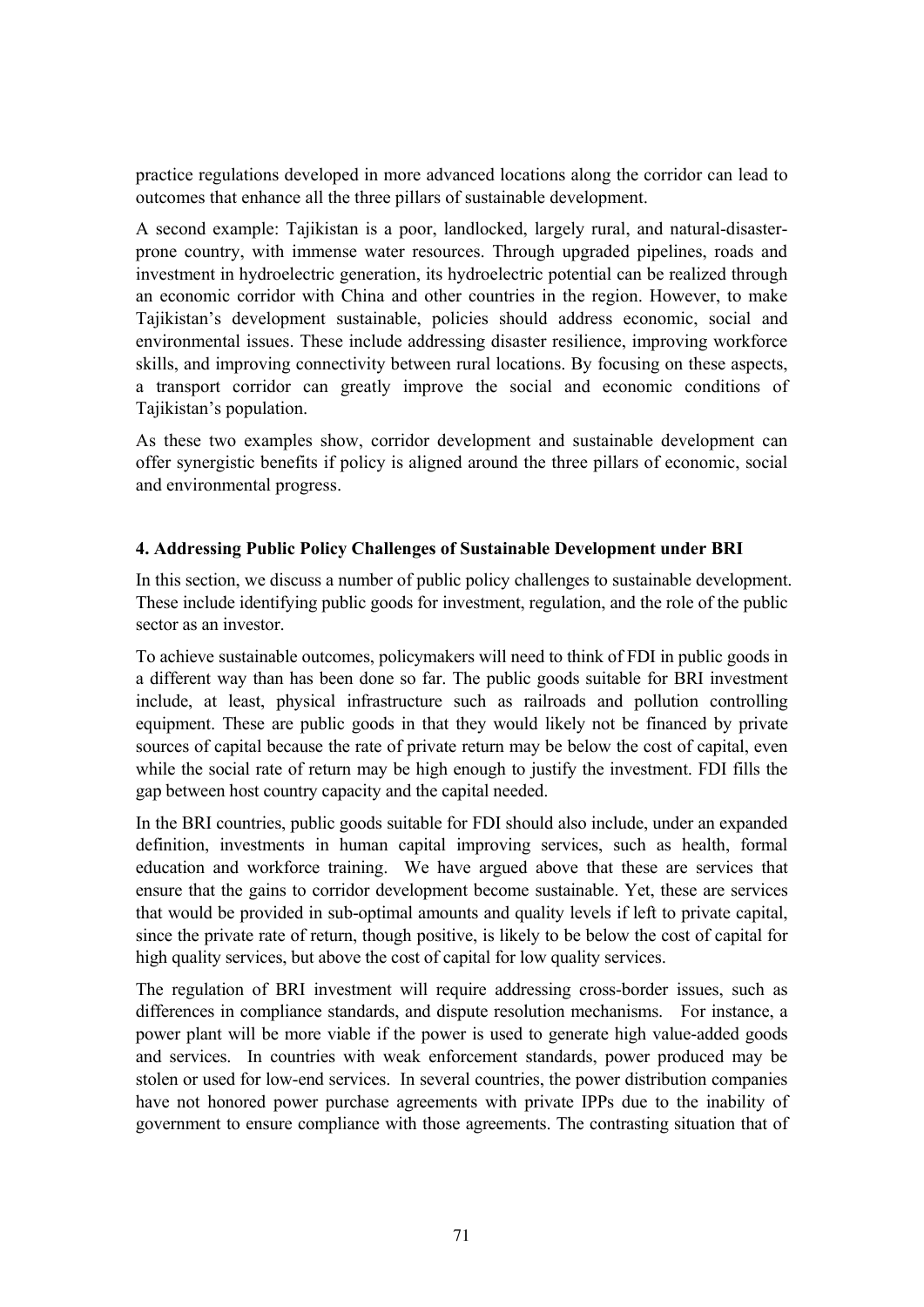regulatory capture by large producers, is also widely observed. Thus, setting the appropriate regulatory structure that incentivizes producers while protecting consumers from the monopoly profits inherent in natural monopolies is important.

To enable FDI in such services, the regulations should allow cross-border investment in services, as well as cross-border movements of service providers. These rules could be based on WTO standards.<sup>37</sup>

To ensure cross-border compatibility, standardized regulations for common resources such as capital and labor should be adopted through common rules on environmental protection, property rights and labor rights. Consumer rights should be protected by common procompetition rules. A tribunal accepted by all BRI countries could resolve disputes.

For specific industries, since different countries have different organizational structures, e.g., the division of responsibilities between the provinces and the national government will likely not be the same across countries, it may be necessary to take a different approach. A model set of rules could be adopted, with the recommendation that actual rules be based on this model. For example, for power generation, regulations regarding tariff setting and production licenses could be addressed through negotiations among the affected states, based on a model set of rules earlier agreed upon.

A key feature of the projects under the BRI is the role of the public sector as an investor. This could include both the host state and overseas state-owned bodies. Since the investments may be in public goods, normal market principles may not be optimal. The state bodies should, to the extent possible, base their investment decisions on calculations of the social rate of return. The actual investment may take various forms, such as public guarantees for private investment, and joint investment with the private sector. In order to incentivize investment by the private sector, the public sector may also commit resources for complementary investments. For instance, a rail-link can be made more attractive to private investment if radial transport corridors are built at nodes along the railway line in order to transport goods to the nodes.

Complementary investment can also address 'ribbon development', a possible outcome of transport corridors.38 This phenomenon arises when the government supports the building of the corridor between two nodes, but does little to stimulate growth in the areas away from the corridor. 'Ribbon development' means the development of infrastructure and services in a narrow area around a main transport corridor through private initiative. The state may even support private investment by concentrating public services along the ribbon. This can lead to the economic and social decline in areas (either rural or urban) located away from the corridor. Over time the remote areas can degrade due to rapid outmigration to areas within the ribbon, while increasing congestion along the ribbon. To address this issue, the state should, prior to building the corridor, account for the costs of supporting balanced development in the area through radial transport, electricity and other

  $\frac{37 \text{ https://www.wto.org/english/tratop } e\text{/serv } e\text{/cbt} \text{ course } e\text{/c1s3pl } e\text{.htm}}{38 \text{ Several developing countries have witnessed the problem of ribbon development.}}$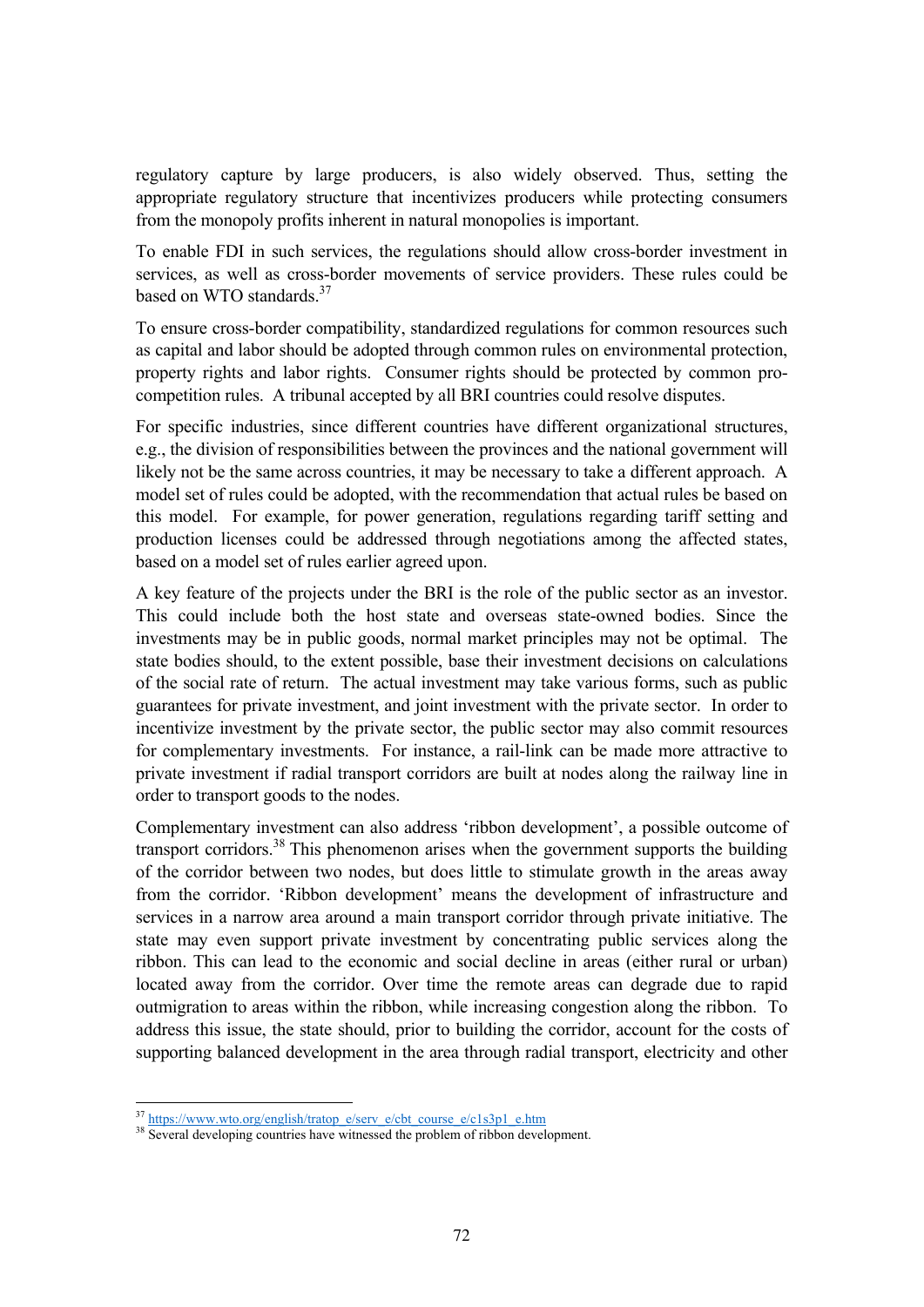infrastructure links, and build these costs into the corridor project. Some of these additional costs may have to be borne by the government.

# **5. Summary of Policy Priorities**

Given the transformative ambitions of the Belt and Road Initiative, policy initiatives will need to display long-term thinking and creative design. In this section, we summarize the priorities (Looney, 1997) that policymakers should address in order to accomplish these ambitions<sup>39</sup>

We discuss below the policy priorities in order of coverage, beginning with priorities that should be developed commonly for all the countries within BRI, and then down to specific priorities for locations and industries.

- 1. Supranational arrangements: The areas targeted for BRI-wide arrangements should cover those where cross-border compatibility will be needed and where well-defined standards can be developed. While a proper sequencing of reforms will be needed, the ultimate goal of such arrangements should be to devise rules based on best practice global standards, such as WTO standards for trade compliance and people movement, as well as create an independent, rules-based mechanism for compliance and dispute resolution. The priorities include the following:
	- a. Regulations regarding property rights and labor rights.
	- b. Compliance between environmental law and policymaking
	- c. Pro-competition and other consumer protection rules.
	- d. Regulations to permit cross-border investment in goods and provision of services with low transaction costs, including low tariff barriers.
	- e. Design of investor–state, and state-state dispute settlement mechanisms with regard to environmental, labor rights, and property rights disputes.
- 2. Region-specific or bilateral arrangements: While many of the constraints to efficient delivery of goods and services may be addressed by supranational arrangements, the following priorities should be addressed bilaterally or regionally:
	- a. Reducing specific tariff and non-tariff barriers. This particularly applies to non-tariff barriers, such as inspection regimes and could include reducing tariffs on environmental goods and services

  $39\,\text{By }$  'policy priorities' we mean the goals of policymaking rather than the actual policies themselves.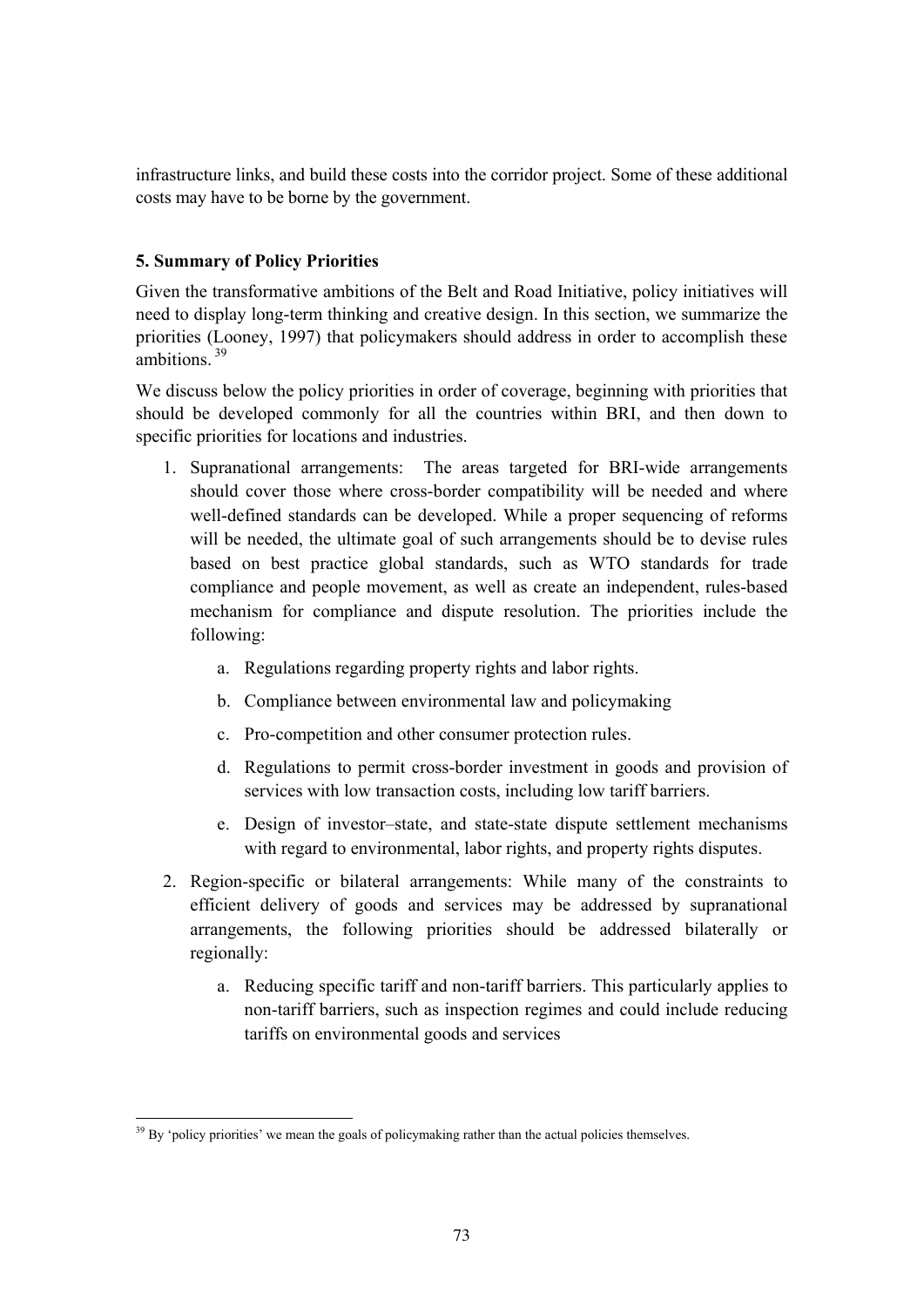- b. Investment in trade facilitation services across borders, such as inland container depots, multi-mode transport services, and automation of service processes.
- c. Cross-border tax neutralization, and related adjustments
- 3. Infrastructure-specific arrangements: These policies are intended to ensure adequacy of the physical infrastructure along the corridor. The policy goals should cover the following aspects.
	- a. Facilitating movement of freight transport and flows of people through appropriate route planning and determining the types of infrastructure.
	- b. Addressing the potential of hinterland multimodal networks through infrastructure designed to lower transportation costs and travel times, and to improve road access and proximity to markets from remote areas to nodal points along the corridor.
	- c. Ensuring that corridors be designed to maximize access to health, education and workforce training services, and improved affordable housing, while helping to reduce inner-city congestion.
	- d. Ensuring that corridors enable the conversion of city occupations from manufacturing into high value-added services, including through zoning for providing the physical infrastructure to locate manufacturing away from residential areas.
	- e. Development of green transport corridors in the BRI context as an integrated low-carbon and long term sustainable transport concept (use of green strategies, technologies, environmental effectiveness of operations, use of different transport modes (co-modality) and supply chain constitution, link between environmental and spatial planning and social aspects), and targeting whole-project life-cycle productivity
		- i. Creating incentives for green investment financing in infrastructure.
		- ii. Fostering green standards, disclosure and reporting on investment impacts.
		- iii. Integrating (renewable) energy sensitive measures such as Renewable Portfolio Standard (RPS) mandate to electricity producers, etc.
- 4. Country-specific/National arrangements: The policy goal should be to establish high business standards. These should include the following.

a. Best practice standards of compliance and transparency in trade, banking, and business processes.